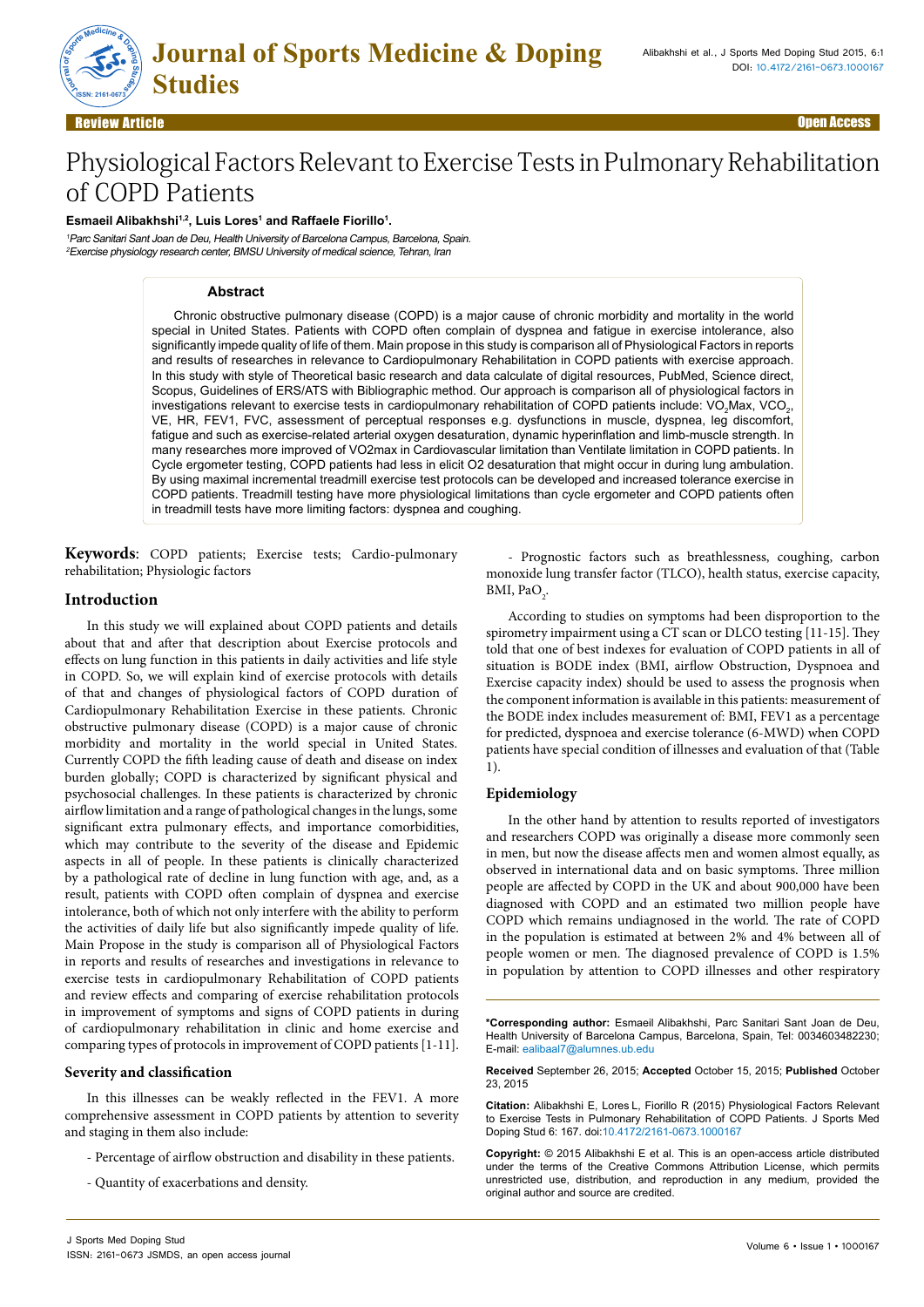**Citation:** Alibakhshi E, Lores L, Fiorillo R (2015) Physiological Factors Relevant to Exercise Tests in Pulmonary Rehabilitation of COPD Patients. J Sports Med Doping Stud 6: 167. doi:10.4172/2161-0673.1000167

| Page 2 of 12 |  |  |
|--------------|--|--|
|              |  |  |

| <b>No</b> | <b>Classification</b> | severity of airflow obstruction as a percentage of predicted                                                                                                                                                                                                      |
|-----------|-----------------------|-------------------------------------------------------------------------------------------------------------------------------------------------------------------------------------------------------------------------------------------------------------------|
|           | At risk               | Patients have chronic cough and sputum production. Spirometry in these patients is normal.                                                                                                                                                                        |
|           | Mild                  | Patients have mild airflow limitation FEV1/FVC with 70% and FEV1 80% or more than predicted in spirometry; but in this patients not<br>always chronic cough and sputum production.                                                                                |
|           | <b>Moderate</b>       | Patients have worsening airflow limitation (FEV1 50-79%) and in them usually progression of symptoms, with shortness of breath,<br>especially on exertion and decrease in O2 uptake in issues.                                                                    |
|           | <b>Severe</b>         | Patients have high worsening of airflow limitation (FEV1 30-50%), increased shortness of breath, and repeated exacerbations and<br>obstruction.                                                                                                                   |
|           | Very severe           | Patients have severe airflow limitation (FEV1 less than 30%) or the presence of chronic respiratory failure and in them do not have good<br>situation for breath and have more dyspnea by attention to high limitations in airflow in COPD patients in this step. |

**Table 1:** Classification and severity of airflow obstruction as a percentage of predicted in chronic obstruction respiratory diseases. Reference: Ontario Health Technology Assessment Series, 2012.

illnesses. The prevalence increases with age, with an estimated prevalence of 10% increase in men older than women older. Most patients are not diagnosed until they are in their fifties special in UK and United states. COPD is closely associated with levels of deprivation rates of COPD are higher in more deprived communities than another respiratory illnesses. Women seem to be more sensitive to the negative effects of tobacco smoke, and develop very severe COPD to a larger extent compared to men in use of tobacco. Female COPD patients also demonstrate lower quality of life (QoL), more severe dyspnea and more sensitive airways than men with the same degree of airways obstruction and inflammation as per study. By attention these symptoms in women must be high health care in during of treatment female COPD patients in clinic and home programs. But we do not forget that Air pollution and industries can be more important for suffer from to COPD in all of countries and populations [15-25].

# **Pathophysiology**

In the other hand COPD is a type of obstructive lung disease and is not fully identified how tobacco smoke and other intervention particles damage the lungs to cause COPD. The most important processes causing lung damage in these illnesses include:

-Productions of oxidative stress by the high concentrations of free radicals in tobacco when smoking and breathing tobacco.

-Productions of Cytokine released in airways due to inflammation as the body responds to irritant particles such as tobacco smoke.

-Both of Tobacco smoke and free radicals impair the activity of anti-protease enzymes such as alpha 1-antitrypsin, allowing protease enzymes to damage the lung without any antibody or defensive enzymes.

Decanter of the airways reduces the airflow rate to and from the [alveoli and limits effectiveness of the lungs. In COPD, the greatest](T)  reduction in air flow occurs when breathing out (during expiration) and with high breathlessness because the pressure in the chest tends to compress rather than expand the airways. In theory, air flow could be increased by breathing more forcefully, increasing the pressure in the chest during expiration and more compress on cardiopulmonary system in these patients. In COPD, there is often a limit to how much this can actually increase air flow in airways and lung than ability breathing in any person and by attention to situation known as expiratory flow limitation in any COPD patients [25].

# **Symptoms**

In these patients symptoms are debilitating lung condition that manifests in shortness of breath, activity limitation, increased sputum production, and cough, decrease exercise capacity, increased leg fatigue and dyspnea among the most frequently and peripheral muscle weakness and low total performance. In COPD patient's decreased

capacity of local muscle endurance in both the upper and the lower limbs has been shown in COPD patients compared to healthy controls. In COPD patients in case of increased dyspnea during exercise in them whole body/large muscle mass exercises decreased cause many COPD patients to stop exercising before their cardiovascular system or skeletal muscles are maximally stressed in lung function. For remember that researchers doing studies have shown positive effects of single limb training (SLT) (that is, one-legged cycling/knee extensor training) in patients with COPD. Brønstad and colleagues explained by an increased capacity of local muscle endurance due to increased oxygen uptake, ventilation and increased maximal mitochondrial respiration in working muscles, as demonstrated in the one-legged knee extensor training study [20-30].

# **Pulmonary hypertension**

In comparison to physiological changes in pulmonary function in COPD patients, the progression of other patient outcomes over time has been examined less frequently. One established complication of COPD is the development of pulmonary hypertension (PH). Typically; in this result PH appears when airflow limitation is severe and is associated with chronic hypoxemia, the main pathophysiological cause being chronic alveolar hypoxia, although new mechanisms have emerged recently. In most cases, PH is mild to moderate but it may be severe and could be observed without major airflow limitation. Treatment of COPD has focused traditionally on pharmacological improvement of the airway obstruction. But in this treatment must be attention to hypertension in pulmonary system and airways synchronize airway obstruction.

# **Exercise capacity, relative mortality and quality of life in COPD**

Really, exercise capacity is the strongest elements of disease and mortality and showed consistently and stable associations than lung function or dyspnea. For COPD patients the BODE index (body mass index, FEV1, dyspnea and 6-minute walk distance) includes exercise capacity to predict and characterize severity of illnesses and mortality. Also, indexes of outcomes such as exercise capacity help measurement the risk of future outcomes, the absolute effects of treatments for individuals and, thereby, the benefits and damages of treatments (e.g. number-needed-to-treat and health care). In the other hand, assessment of prognosis and diagnosis is of high importance and value not only for patients but also for policy makers and managers, orderly agents and clinical guideline developers in the many countries. Unfortunately, measurement and administrate of exercise capacity has not been implemented in most clinical practice settings relevant to COPD patients in many different of clinics of COPD rehabilitation. Exercise capacity and life style has probably rarely been tested and evaluated in the vast majority of COPD patients by attention that of its high importance in during of pulmonary rehabilitation program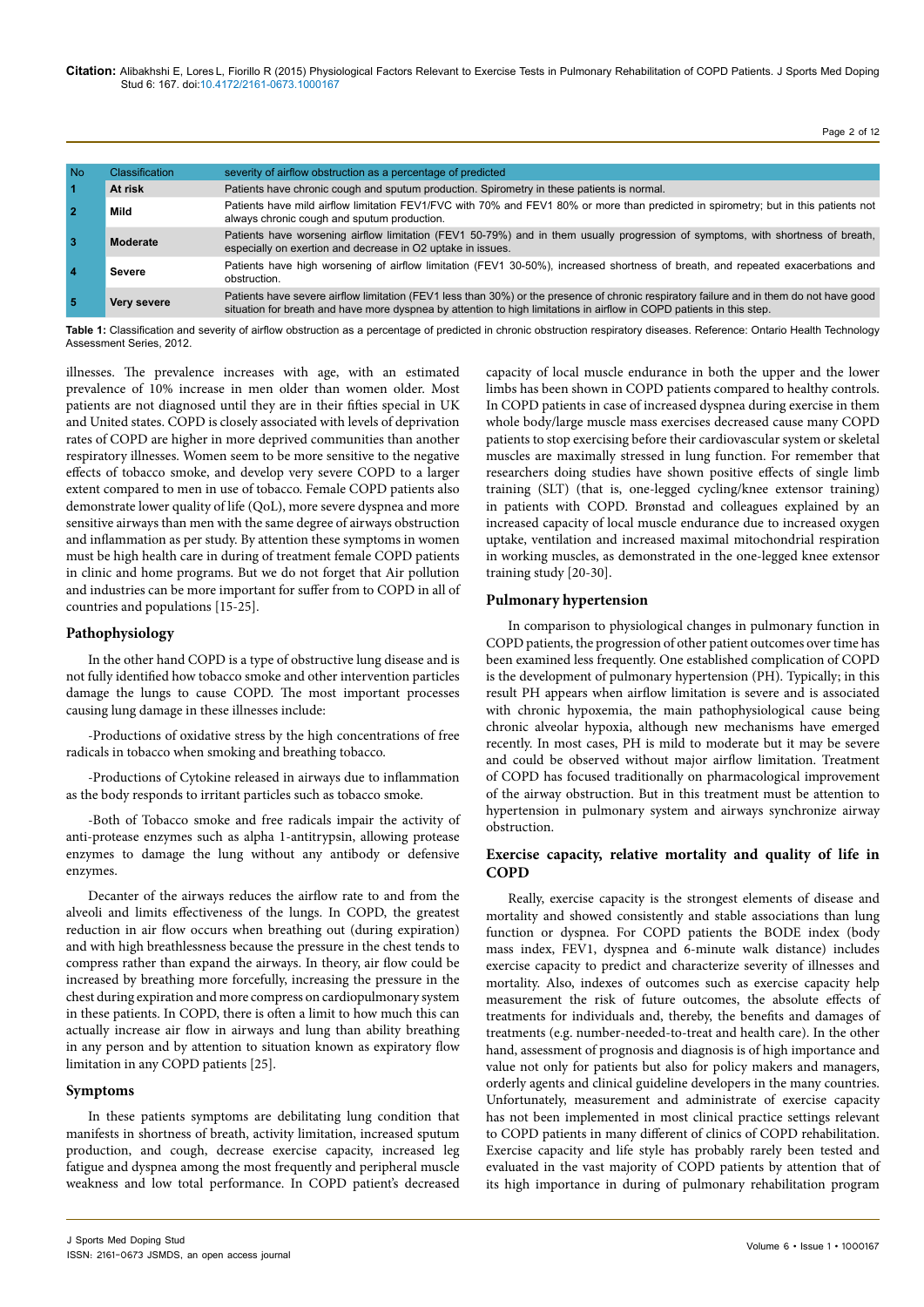in COPD patients. Most the last ten years, in area of measurement and qualification of improvement COPD in process of pulmonary rehabilitation program a significant amount of research has been done to explore simpler and muscle special tests such as sit-to-stand (STS) or step by step tests to measure exercise capacity and tolerance or in another points the handgrip strength test to measure upper limb strength are many employment in clinic for COPD patients and other respiratory illnesses. For doing of the STS test, where the number of repetitions during 30 seconds or 1 minute are counted, out puts reproducible results in elderly people (in intra class correlation coefficients  $\geq 0.84$ ) and the STS test showed more significant correlations with established tests for exercise capacity and tolerance exercise such as Six-minute walk distance (6MWD) (r>0.7). The STS test and Six-minute walk tests showed very similar correlations with other evaluation measures indicating that they may measure and qualify similar aspects of functional exercise capacity in COPD patients by attention that reached to advance equipment's and standard tests for specialists in clinic. By reports of researchers about 50% of hospitalized COPD patients have a bodyweight and mass that is less than 90% of their ideal weight in during of rehabilitation program. In many COPD patients underweight often have a significantly impaired and contrary healthrelated quality of life, decreased exercise capacity and higher mortality compared with non-underweight COPD patients and they have normal body weight. According to recent studies by Puhan, he achieved the cardiopulmonary rehabilitation programmes have been recommended as an integral and complete part of management and treatment for COPD patients. Exercise and physical activity is always regarded as an adjunct and necessary to therapy for most chronic diseases, especially those associated with weight loss for example COPD patients and other respiratory illnesses. In the other hand, recent findings have suggested that exercise and training may create an oxidative stress challenge that COPD patients may not be able to tolerate that and suffer from chronic fatigue in during doing of exercise. These studies and reports showed an increased oxidative stress created in exercise can be response due to increased lipid peroxidation and protein oxidation by free radicals after exercise in patients COPD and rehabilitation program. Increasing in systemic oxidative stress after exercise and physical activity may originate within the contracture muscles and fatigue of COPD patients. Do not enough and inadequate antioxidant activity in body systems and in efficient mitochondrial function handling of oxygen after exercise can be lead to oxidative stress in COPD patients in long of exercise protocol in clinic or home. These results and findings suggest that exercise training may not be advantageous for COPD patients, with underweight in during of cardiopulmonary rehabilitation. In the other hand, there are many discrepancies in studies and researches especially on exercise-induced oxidative stress in COPD patients in rehabilitation period. In studies on COPD these discrepancies may be explained by differences in patient characteristics on physiologic indexes, exercise intensity and time and use of supplemental  $O_2$  during exercise by any COPD patients that how much used of supplemental  $O_2$  [25-35].

So, with regard to the possible role of hypoxia in the exercise special in moderate and sever COPD-induced inflammatory and oxidative response, it is interesting that oxygen supplementation reduced oxidative stress and effects of free radicals after exercise in these patients. Many research and studies reported that Supplemental  $O_2$  seems to reduce the activation of neutrophils and thereby prevents exercise induced production of free radicals in during of exercise but relate to needs of patients to Supplemental  $O_2$ . It has also been suggested by investigators that supplemental  $\mathrm{O}_\mathrm{2}$  may enhance training intensity and relieve dyspnoea in doing of exercise program clinic in COPD patients. Thus, by attention that upper subject it is important

to determine whether exercise training and supplemental  $\mathrm{O}_2$  improves or worsens and decrease exercise capacity and HRQL in underweight or fixed body weight patients with COPD in moderate and sever level. There are data to suggest that non-invasive ventilation can be used to allow stable COPD patients with Ventilatory limitation to exercise at higher intensities and it has also been used to allow mobilization in patients on an intensive care unit [30-40].

## **Skeletal muscle dysfunctions in COPD (lower limbs)**

Physical activity and exercise limitations are a cardinal feature of COPD patients which is particularly marked in patients who require to clinical practice in hospital. This limitation directly related to skeletal muscle weakness for example quadriceps weakness is associated with increased mortality and morbidity in COPD patients. COPD patients with low physical activity levels are more likely to be admitted to hospital and health care in there by physician team and exacerbations and stresses themselves lead to a dramatic reduction in physical activity and health status which can be prolonged, reflected in reduced time spent outdoors for participation in physical activity program in hospital and clinic. Activity limitation is also associated with a greater likelihood of relapse after discharge following accident and emergency department attendance. Although Miranda et al. argued that muscle weakness special in muscle major in femoral and leg is multi and importance factorial, disuse is likely to be the major reversible factor with loss of strength most pronounced in the muscles of locomotion and performance that COPD patients used of that for more daily activities. Researchers reported an acute fall in strength has been noted in patients admitted with acute exacerbations of COPD (AECOPD) in hospital and decline in fat free mass in COPD is associated with exacerbation frequency and increase of stress in effect of space and muscle skeletal situation. Cardiopulmonary rehabilitation with exercise approach is a well-established therapeutic strategy for out-patients with COPD in hospital and home, improving exercise capacity and quality of life as well as reducing hospital admissions and health care costs of them by attention that intensity illnesses. COPD patients participated in cardiopulmonary rehabilitation program started within 10 days of discharge following AECOPD has been shown to improve exercise capacity, quality of life and readmission rate in hospital and so improvement of daily activity. Benefit has also been seen in patients undergoing a supervised exercise program in their own homes and clinic by covered of physician- research team. Exercise protocol include a six week program begun straight after discharge, with twice weekly visits, improved shuttle walk distance, quadriceps strength and quality of life compared to usual care with a trend towards fewer exacerbations at three months in clinic for COPD patients. In clinic is also some data looking at in-patient programs for patients with AECOPD after they have recovered sufficiently but before discharge from hospital. In these studies and programs COPD patients were enrolled four to seven days after admission to hospital for cardiopulmonary rehabilitation program. Researchers and investigators found that walking distance almost doubled in the intervention arm in fact that it did not change in the control group when they are comparing with COPD patients. Many benefits of this early rehabilitation program in improvement of exercise capacity; breathlessness and quality of life were large and appeared to be maintained with unsupervised home exercise program suggesting that the benefits from preventing or reversing acute deteriorations of muscle strength are important and can be sustained relatively easily for COPD patients that participated in this program both of clinic and home. It is therefore possible that, as in stable disease in COPD patients, nonintensive ventilation could support rehabilitation program during an acute episode in patients that have muscle weakness, allowing patients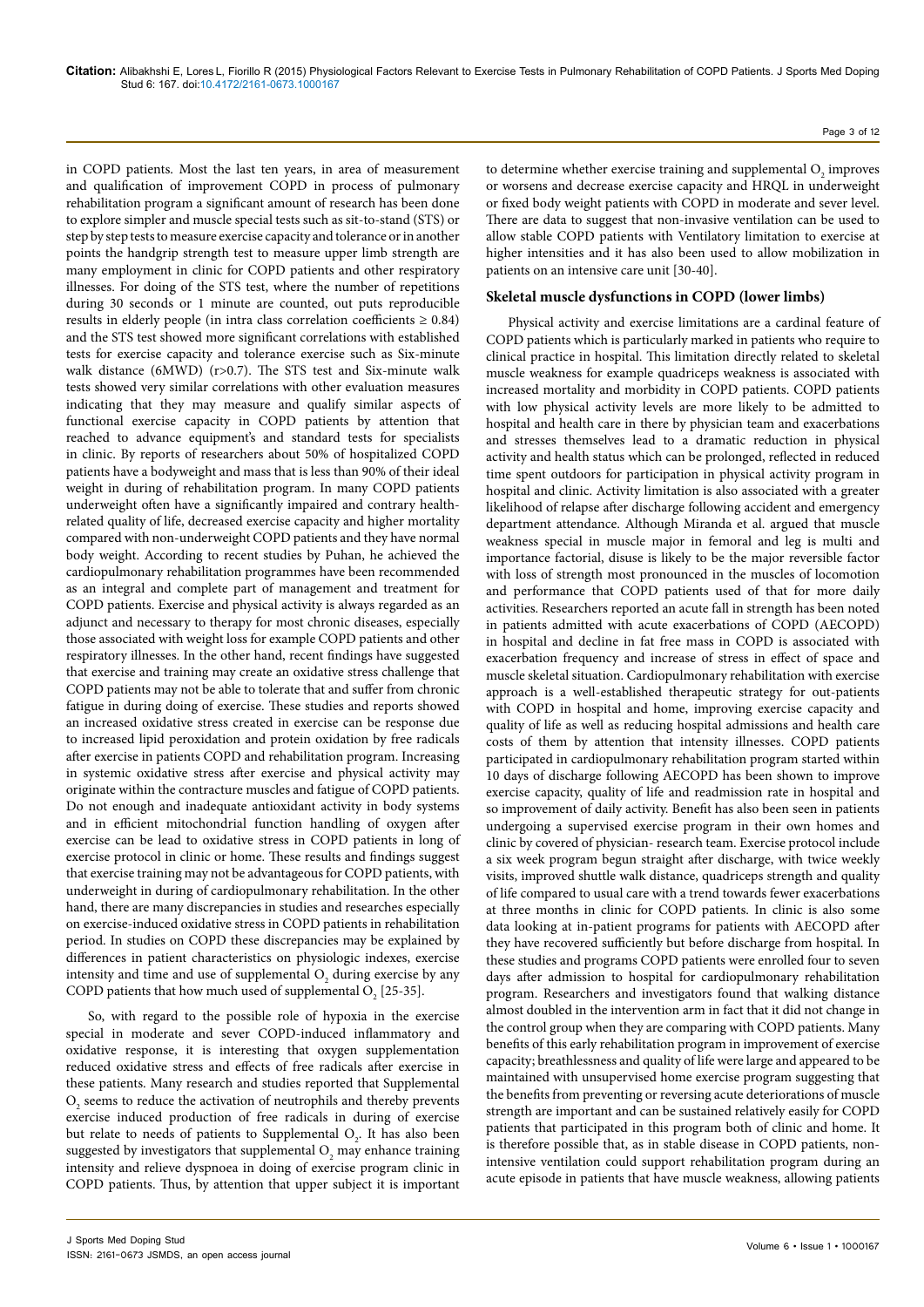to exercise who would otherwise be too breathless and so prevent loss of muscle strength and functional capacity in daily activities in these patients. In COPD patients peripheral muscle weakness has been shown to contribute to exercise intolerance and strength. Nevertheless, Serres et al. argued that muscle weakness alone does not explain the decreased peripheral muscle performance seen in patients with COPD but without participation in physical activity program and hospitalization can be main reason for that. Decreased capacity of local muscle endurance and strength in both the upper and the lower limbs has been shown in COPD patients compared to healthy controls in during of rehabilitation program in clinic. In cardiopulmonary rehabilitation program for COPD patients used different training modalities have been evaluated to uncover the most effective way of training patients with COPD. The primary methods of exercise training within pulmonary rehabilitation have traditionally been different types of exercises incorporating a large amount of muscle mass for employment of them in to do this program in clinic [35-45]. However, increased dyspnea and breathlessness during these whole body/large muscle mass exercises cause many COPD patients to stop exercising program before their cardiovascular system or skeletal muscles are maximally stressed and work loaded. According to a study by Andre Nyberg exercise training using a reduced muscle mass is a way of dealing with this issue in during of exercise and daily activities in COPD patients but muscle mass in them will have more strength and high performance than before. This has been found to achieve a higher metabolic rate due to less stress being placed on the respiratory system as ventilation is decreased compared to whole body exercises than muscles performance for example quadriceps muscle and lower limbs because they have task for translation body in COPD patients in long of daily activates [40-50].

# **Dyspnea and fatigue in COPD**

A COPD illness is a debilitating lung condition that manifests in shortness of breath, activity limitation, increased sputum production, and cough that he cannot control himself in during exercise on him cardiopulmonary system. COPD patients also demonstrate lower quality of life (QoL), more severe dyspnea and more sensitive airways obstruction. Exercise intolerance program and exercise protocols in clinic is the key disabling factor in COPD patients, with decreased exercise capacity, increased leg fatigue and dyspnea among the most frequently reported symptoms. However, with increase dyspnea and breathlessness during exercises because many COPD patients to stopped exercising before their reach to incremental cardiovascular system or skeletal muscles are maximally stressed in during of improvement program (Cardiopulmonary Rehabilitation program with exercise). COPD patients in the community have a moderate to high prevalence of symptoms include of: fatigue, dyspnea, sputum, and low capacity exercise, cough. Recent studies showed that experience of unpleasant symptoms, such as fatigue, contributes to impaired quality of life in COPD patients. Fatigue is one of the most distressing symptoms of COPD patients, and significantly impairs both functional performance and quality of life in these patients. In all of activities in COPD patients must attendance to fatigue because that is biggest problem in them. Specially fatigue in muscle and intolerance exercise by attention to lung capacity. In the other hand fatigue imposes limitations on motivation, concentration, confidence and the ability to engage in everyday activities such as work, household severity, and social recreations, engendering frustration, depression, grief, and a sense of loss of control on him movements. Measurement of fatigue has been plagued by a lack of consensus on its definition and report of patients, and a lack of agreement on its dimensions inform of grades (Borg scale). While fatigue has been found to be related to dyspnea to

Page 4 of 12

reason of low supplement O2, it does not appear to be directly related to measures of pulmonary function and need to other elements [30-36].

## **Borg Scale for Rating of Perceived Exertion (RPE)**

The "Borg Scale for Rating of Perceived Exertion "is a useful way of checking the intensity of your exercise program. The scale is also helpful when you are trying to manage a limited amount of energy to complete your daily actions. Using the Borg Scale of Perceived Exertion, you can learn to monitor your performance and intensity. This will pace your effort and help you maintain a moderate level of exertion. Exercising or working at moderate levels will help you to increase your exercise endurance and improve your lung function. The Borg Scale helps you recognize when you are exerting at a level that may put you at risk for injury. Learning to use the Borg Scale of Perceived Exertion does not require any special skills or equipment. The scale lets you keep your exercise pace without having to stop to take your pulse rate. While you are exercising, try to estimate how hard you feel the work is. Rate the degree of perceived exertion you feel. Include the total amount of exertion and physical fatigue. Don't concern yourself with any one factor such as leg pain, shortness of breath or how hard the work is. Try to concentrate on your total, inner feeling of exertion. Estimate your exertion as honestly and neutrally as possible. Rate your perception of the exertion using the Borg Scale. Your goal is to keep a rating between 3 and 4 on the scale. You may feel that you cannot coordinate your breathing to reduce shortness of breath. Or you may have aches and pains longer than 20 to 30 minutes after your exercise session. If so you will need to slow your pace down to 1 or 2 on the scale [45-59].

Studies mentioned that modified Borg Scale for Perceived Dyspnea (Shortness of Breath). The "Rating of Perceived Dyspnea (RPD) Scale" is used during exercise or tasks to decide the amount of shortness of breath you are having. You say how hard you are breathing on a scale of 0 to 10. On the scale, 0 is "no shortness of breath. " A 10 represents "so much shortness of breath that you have to stop the activity" (Table 2).

# **Main factors disorders in COPD patients**

Cardiopulmonary rehabilitation programs are designed to optimize physical and daily performance and autonomy in COPD patients. Recently, Eduardo et al. in his studies argued that the efficacy of pulmonary rehabilitation programs in improving functional capacity and disease-specific health perception is well documented in COPD patients and can be observation improvement of symptom in during that. If we can be able to optimize exercise and training for all COPD patients while focusing on local muscle endurance, a clinical trial incorporating upper as well as lower extremity muscles is essential in a good exercise program in clinic and home for these patients. At present peripheral muscle dysfunction is one of the most serious systemic effects of COPD; strategies for improving muscle function (strength and endurance) are a priority in scientific research for improvement of fatigue and dyspnea in COPD patients. Nevertheless, improvement in exercise performance and attention on inflammatory biochemical markers (for example: Creatine Kinase, CK) and C-reactive protein (CRP) have been observation in COPD patients when they are fatigue effect of exercise. Hypothesis of many researchers and investigators mentioned that lung function is that the therapeutic effects of local exercise and physical activity as vasodilation, improves the collateral circulation, increasing the level of oxygen content in tissues, and increased levels of mitochondrial ATP could minimize muscle fatigue, increasing exercise tolerance in COPD patients. In finally in this section we believe that Limited research has been conducted to examine various factors that influence fatigue as well as some dimensions of fatigue in COPD patients. The following Table 2 shows the factors that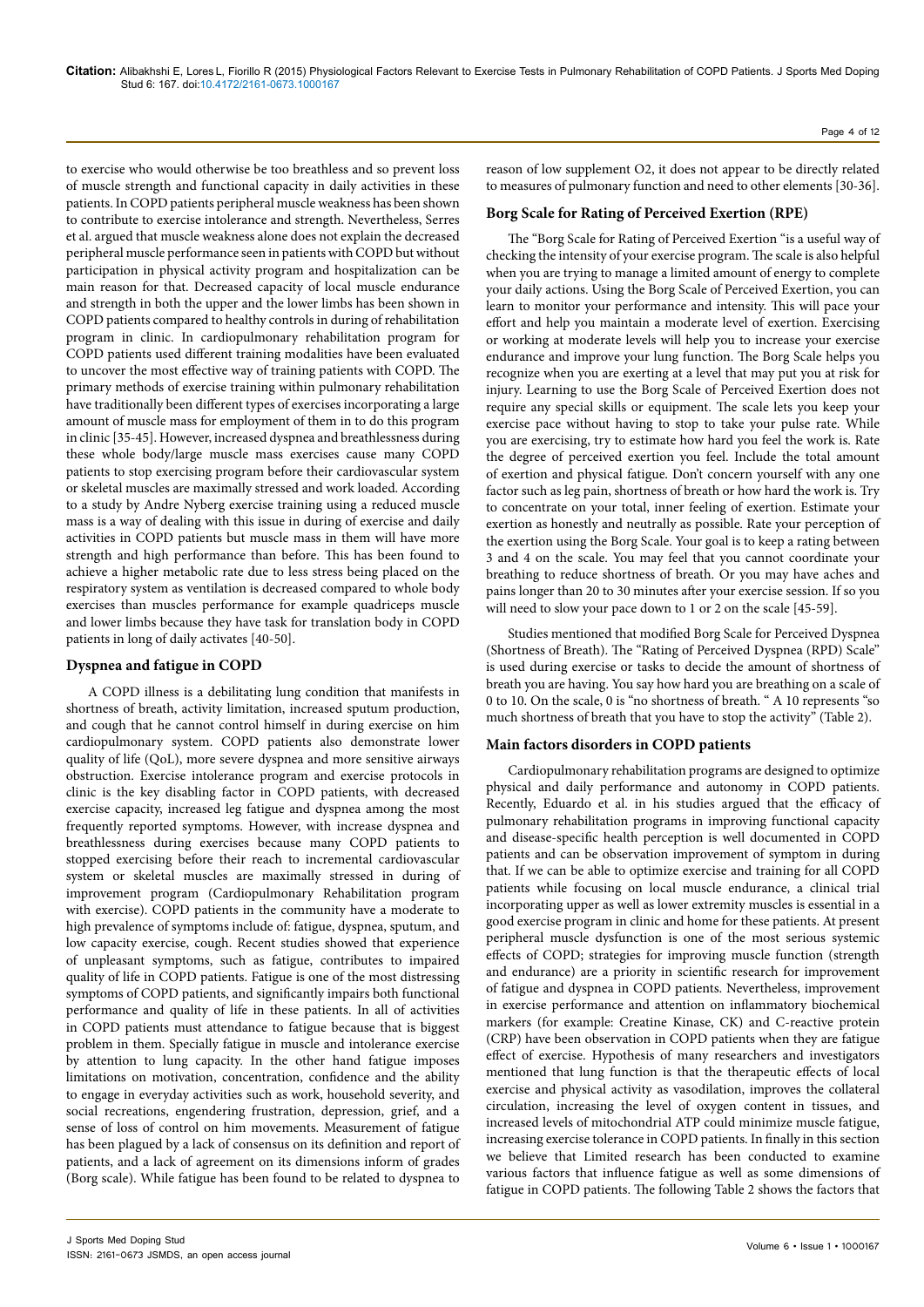**Citation:** Alibakhshi E, Lores L, Fiorillo R (2015) Physiological Factors Relevant to Exercise Tests in Pulmonary Rehabilitation of COPD Patients. J Sports Med Doping Stud 6: 167. doi:10.4172/2161-0673.1000167

| Page 5 of 12 |  |  |
|--------------|--|--|
|              |  |  |

| <b>Borg</b>                                         | U.5                                                 |              |                 |          |                    |                   |        |               |  |         |
|-----------------------------------------------------|-----------------------------------------------------|--------------|-----------------|----------|--------------------|-------------------|--------|---------------|--|---------|
| Rating<br><b>Perceived</b><br><b>Exertion Scale</b> | Nothing at all Very, very weak<br>(just noticeable) | Verv<br>weak | Weak<br>(light) | Moderate | Somewhat<br>strong | Strong<br>(heavy) | $\sim$ | Very Strong - |  | Maximal |

**Table 2:** Measurement of fatigue has been plagued by report of patients, and a lack of agreement on its dimensions inform of grades (Borg scale) for "Rating of Perceived Exertion" in during exercise. Note: Stay between 3 and 4 on the scale unless otherwise instructed.

| <b>No</b>      | <b>First factor</b>                | <b>Second factor</b>                                                                         | <b>Third factor</b>                                                                     |  |  |
|----------------|------------------------------------|----------------------------------------------------------------------------------------------|-----------------------------------------------------------------------------------------|--|--|
|                | Pulmonary limitations in breathing | Increased work of breathing from increased airways resistance, expiratory<br>flow limitation |                                                                                         |  |  |
|                |                                    | Impaired lung emptying, dynamic hyperinflation                                               | Impaired tidal volume response to exercise                                              |  |  |
|                |                                    |                                                                                              |                                                                                         |  |  |
|                |                                    |                                                                                              | Mechanical disadvantage of respiratory<br>muscles (altered length-tension relationship) |  |  |
|                |                                    | Other causes of respiratory muscle dysfunction                                               | Impaired nutrition                                                                      |  |  |
|                |                                    |                                                                                              |                                                                                         |  |  |
|                |                                    |                                                                                              | Steroid myopathy                                                                        |  |  |
|                |                                    | Gas exchange abnormalities                                                                   | Increased dead space and ventilation/<br>perfusion mismatch                             |  |  |
|                |                                    |                                                                                              | Diffusion impairment                                                                    |  |  |
|                |                                    |                                                                                              | Hypoxemia                                                                               |  |  |
| $\overline{2}$ | Cardiovascular limitations and     | Increased pulmonary vascular resistance                                                      | Hypoxic pulmonary vasoconstriction                                                      |  |  |
|                | resistance                         |                                                                                              | Vascular remodeling                                                                     |  |  |
|                |                                    |                                                                                              | Loss of capillary surface area                                                          |  |  |
|                |                                    | Right ventricle stroke volume limitation related to hyperinflation                           |                                                                                         |  |  |
| 3              | Skeletal muscle dysfunctions       | Muscle weakness                                                                              |                                                                                         |  |  |
|                |                                    | Muscle atrophy                                                                               |                                                                                         |  |  |
|                |                                    | Enzymatic activation abnormality                                                             |                                                                                         |  |  |
|                | Psychological disorders            | Anxiety                                                                                      |                                                                                         |  |  |
|                |                                    | Fear                                                                                         |                                                                                         |  |  |

**Table 3:** Main factors contributing to physiological and psychological disorders in COPD patients.

influence can the physical and mental disorders patients to see. As you can see there are four main physiological and psychological factors in the pathogenesis of these disorders, which include a number of others. These factors can test patients' ability to tolerate exercise and physical activity throughout the day can lead to disorder and ultimately reduce the quality of life in them [60-74].

# **Exercise and physical activity in COPD**

Studies of researchers have shown that physical activities and exercise in daily life is an important predictor of risk of hospital readmission and mortality in COPD patients. So, the World Health Organization's Global Initiative for Chronic Obstructive Lung Disease (GOLD) report states that increasing physical participation in everyday activities is among the important goals of treatment in COPD patients and can be short time for rehabilitation program of them. Specialists and Investigators in Guidelines and Articles recommend that a minimum of 30 minutes of daily physical activity of moderate to intensity, such as walking, is necessary to maintain fitness, and those not meeting this standard are considered insufficiently active in COPD patients. Nevertheless, time spent in physical activity during daily life is an important issue in the characterization of physical activity patterns in these patients that have COPD symptoms and can be help to improvement of them. In COPD patients exercise and physical activity was defined as 'general physical condition enhancement inform of regular; in COPD patients for example, walking, cycling or swimming, and/or training of (most) large muscle groups' for example Quadriceps muscle and leg. Exercise and Physical activity has an influence on exercise tolerance and strength muscle, Quality of life and low dyspnoea in COPD patients and whether it influences the

number of hospitalization days and number of exacerbations, expressed as oral courses of prednisolone in COPD for evaluation in clinic and hospital. On basic of reports of specialists exercise training promotes better tolerance and power to exercise and improvement of the quality of life of COPD patients. Recently , exercise training is recognized as an essential trend in cardiopulmonary rehabilitation, and a program of cardiopulmonary rehabilitation has short- and long-term benefits, as has been demonstrated on COPD patients and so on quality of life in them. Nevertheless, between of investigators there is no consensus regarding the most appropriate training strategy for all of COPD patients; nor is there agreement regarding the appropriate duration, intensity and frequency of the individual training sessions of training for COPD patients. Many researcher in this field recommended that on most frequently used modalities are walking and cycling for COPD (Male and Female).

# **Exercise protocols**

Exercise protocols are standard indexes and employed for all of respiratory illnesses special COPD patients in process of Rehabilitation of them in a Pulmonary Rehabilitation program. These exercise protocols must be used by a team work include of: Specialist lung function, Respiratory physiotherapy, Pacemaker Cardiac testing, and trainer of exercise physiologist for learning and doing this protocols [69]. We going to this section identified to all of Exercise Protocols Standards for Cardiopulmonary Rehabilitation in COPD patients by attention to scientific references and resources in this field but by attention to that these exercise protocols explained with complete details in Methodology of this study we introduce of them in below Table 3.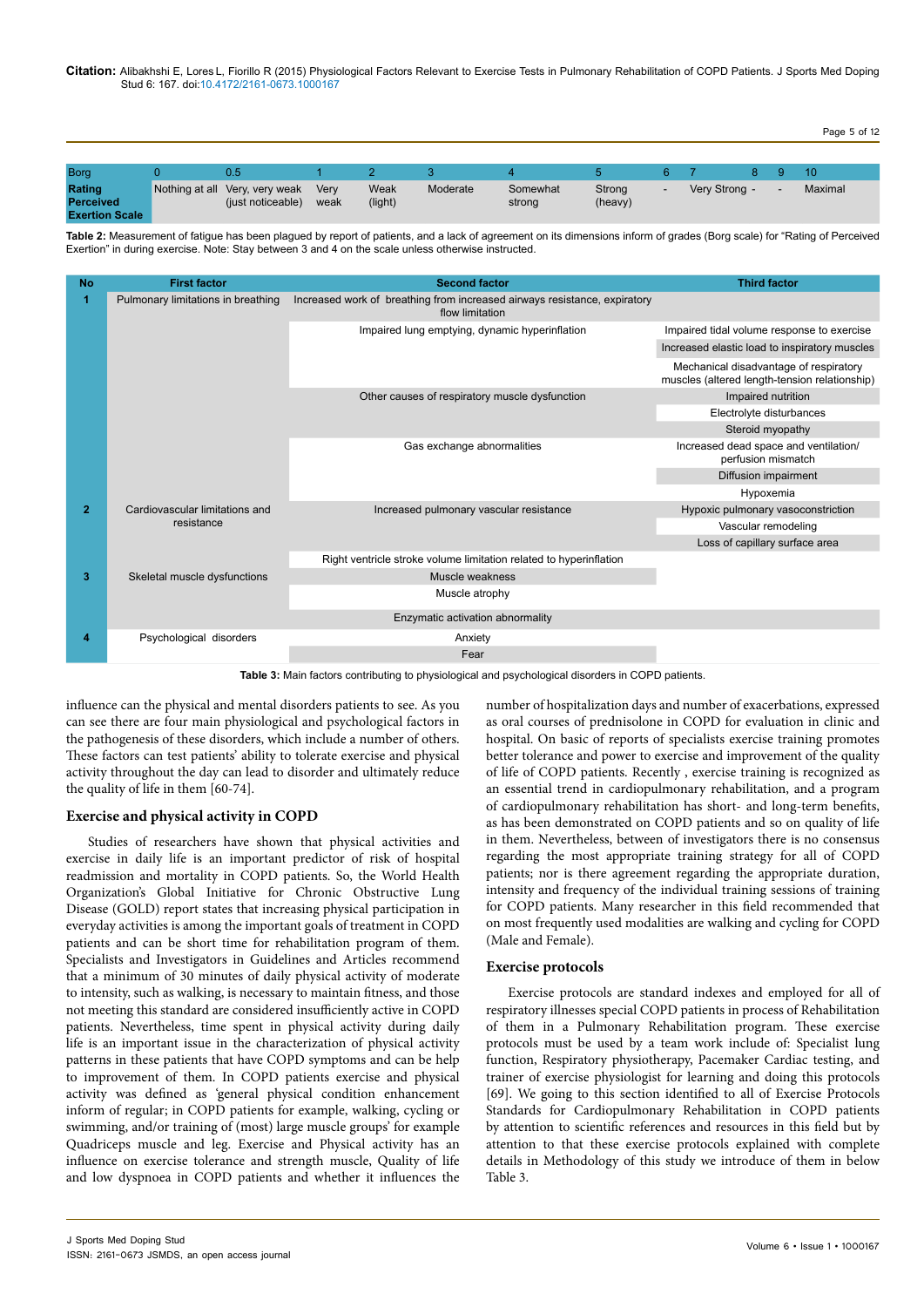#### **Incremental cardiopulmonary exercise testing in COPD**

For COPD patients and other cardiorespiratory illnesses exercise testing is being increasingly utilized in clinical practice to evaluate a patient's level of intolerance to exercise and daily activates and the possible underlying causes for this in COPD patients. Cardiopulmonary exercise testing (CPET) is based on the principle that systems such as the respiratory or cardiovascular fail and illnesses more easily and quickly while under stress and pressure special in COPD. In clinical programs exercise forces and powers the systems to the limits of their tolerable ranges, and abnormal response patterns may be observed in patients with various diseases for example COPD. On basic of researchers compared with normal subjects, those with pulmonary disease such as COPD, cardiovascular or metabolic diseases have a reduced tolerance to exercise and show clear abnormalities in their physiologic acclimatization to exercise in terms of the principal exercise variables (e.g. ventilation , heart rate , blood pressure , rate respiratory). Exercise intolerance is defined as the inability to successfully complete a physical task that normal subjects would find tolerable and strength in COPD patient when they are doing an exercise program in clinic. Seriously, in many chronic respiratory special in COPD and cardiovascular diseases exercise intolerance cannot be adequately predicted from resting and variable physiological measurements, such as FEV1, pulmonary diffusing capacity for carbon monoxide or ejection fraction and FVC and FEV1/FVC and other environment factor in these patients. Cardiopulmonary exercise testing (CPET) is considered the gold standard for exercise intolerance evaluation in clinic for COPD patients for identify among advance in improvement of illnesses by attention to symptoms and signs [57]. However during the CPET test, patients are subjected to symptom-limited incremental exercise, breath-bybreath monitoring of cardiopulmonary variables [e.g. pulmonary  $O<sub>2</sub>$ ] uptake (VO<sub>2</sub>), pulmonary CO<sub>2</sub>output (VCO<sub>2</sub>), minute ventilation (VE), heart rate (HR)], assessment of perceptual responses (e.g. dyspnea, leg discomfort) and measurements such as exercise-related arterial O<sub>2</sub> de-saturation, dynamic hyperinflation and limb-muscle strength for cardiopulmonary illnesses , respiratory illnesses (e.g. COPD patients) and diabetic syndrome. CPET tests are the 6-minute walking test and the shuttle walking test, which can be utilized to evaluate the level of exercise intolerance with measurement of distance, duration, heart rate, arterial  $\mathrm{O}_\mathrm{2}$  saturation and VE; they give, however, less physiologic information about the determinants of exercise limitation by attention to situation of COPD patients and heart failed.

#### **Cardiopulmonary rehabilitation in COPD: Exercise approach**

Cardiopulmonary Rehabilitation Programs with exercise approach are increasingly used to treat COPD patients of different degree of severity (mild , moderate and sever), bringing them benefits in terms of improved exercise capacity and quality of life independent of the ambulatory or in-hospital setting adopted and prefers of them in hospital. So, clinical practice guidelines have generally become popular strategies to enhance the process of care, even in the field of cardiopulmonary rehabilitation for COPD patients inform exactly and controlled. On basic suggestions of Vasiliki, the administration of respiratory treatments is a necessary component of Cardiopulmonary Rehabilitation Programs with exercise approach especially in hospitalized patients, and therapist-driven exercise protocols became widely adopted for a broad range of respiratory care services for patients special COPD [71]. The use of therapist-driven exercise protocols (Josep Roca) can lessen over-prescription of treatments and can also maintain or lessen costs of providing care, while showing the best agreement with clinical practice guidelines and Article relevance with COPD. Cardiopulmonary rehabilitation programmes with exercise

approach have been recommended as an integral part of management for COPD patients in hospital and home inform of integrative program for treatment of them (Table 4).

## **Muscle strength (Skeletal muscle strength)**

Patients with COPD present systematic consequences that alter muscle function and mass, which are attributed to factors such as systemic inflammation, hypoxia, and atrophy of type I and IIa muscle fibers, reduced fiber capillarization and oxidative enzyme capacity. Chronic obstructive pulmonary disease is now considered to be a multi-organ disease and reduced muscular function is one prominent feature [60]. The finding in lower limb skeletal muscle is reduced oxidative capacity with muscle fiber shift, reduced mitochondrial density, reduced mitochondrial biogenesis and impaired mitochondrial respiration. In another study, patients with chronic respiratory symptoms suffer peripheral muscle strength impairment of the upper or lower body or both, are more fatigued, and demonstrate impaired lung function test results, FFM, PI max, 6MWD and QoL [61]. Fatigue cannot be predicted by clinical parameters. More specifically, a metaanalysis was conducted and showed an increase of 25% in maximum knee extensor muscle strength after progressive exercise training compared to no intervention or aerobic training that showed an increase of only 10% in the knee extensor muscle strength. However, according to another study, progressive resistance exercise did not show significant improvements in maximal exercise capacity or respiratory function. Body composition was examined in two trials and showed an increase in total lean mass and a reduction in total fat percentage after 12 weeks of progressive resistance exercise. The lack of correlation of peripheral muscle strength to FEV1 is justified because while the muscle assessment can be used to measure the systemic limitation, the airway obstruction is used to quantify the pulmonary function limitation. It thus appears that the degree of impaired lung function does not express a limited peripheral muscle, although Sava and Bernard observed that quadriceps strength was significantly correlated to FEV1 [73].

#### **Muscle endurance**

At present, few data are available on skeletal muscle endurance and, for the assessment of peripheral muscle performance; isolated muscle strength alone is too restrictive. In a group of 17 COPD patients, Serres et al. showed positive correlations between specific (local) quadriceps endurance and the physical activity (PA) score, degree of airflow obstruction (i.e. forced expiratory volume in one second (FEV1)) and arterial oxygen tension (Pa,O2). Their findings clearly illustrated that impaired skeletal muscle endurance in COPD patients relates to altered lung function and associated physical inactivity. It was impossible for the authors to determine the respective components of bronchial obstruction and deconditioning in altering skeletal muscle performance. Therefore, studies comparing healthy control subjects and COPD patients according to PA are needed to investigate the role of bronchial obstruction in altering skeletal muscle function. Moreover, to the authors knowledge, no reports exist describing the electromyographically changes or the cardiorespiratory responses while performing a local quadriceps exercise [55-65].

## **Respiratory Muscle Training (RMT)**

Respiratory Muscle Training (RMT) can be defined as a technique that aims to improve function of the respiratory muscles through specific exercises. It consists of a series of exercises, breathing and other, to increase strength and endurance of the respiratory muscles and therefore improve respiration. RMT is normally aimed at people who suffer from asthma, bronchitis, emphysema and COPD. However,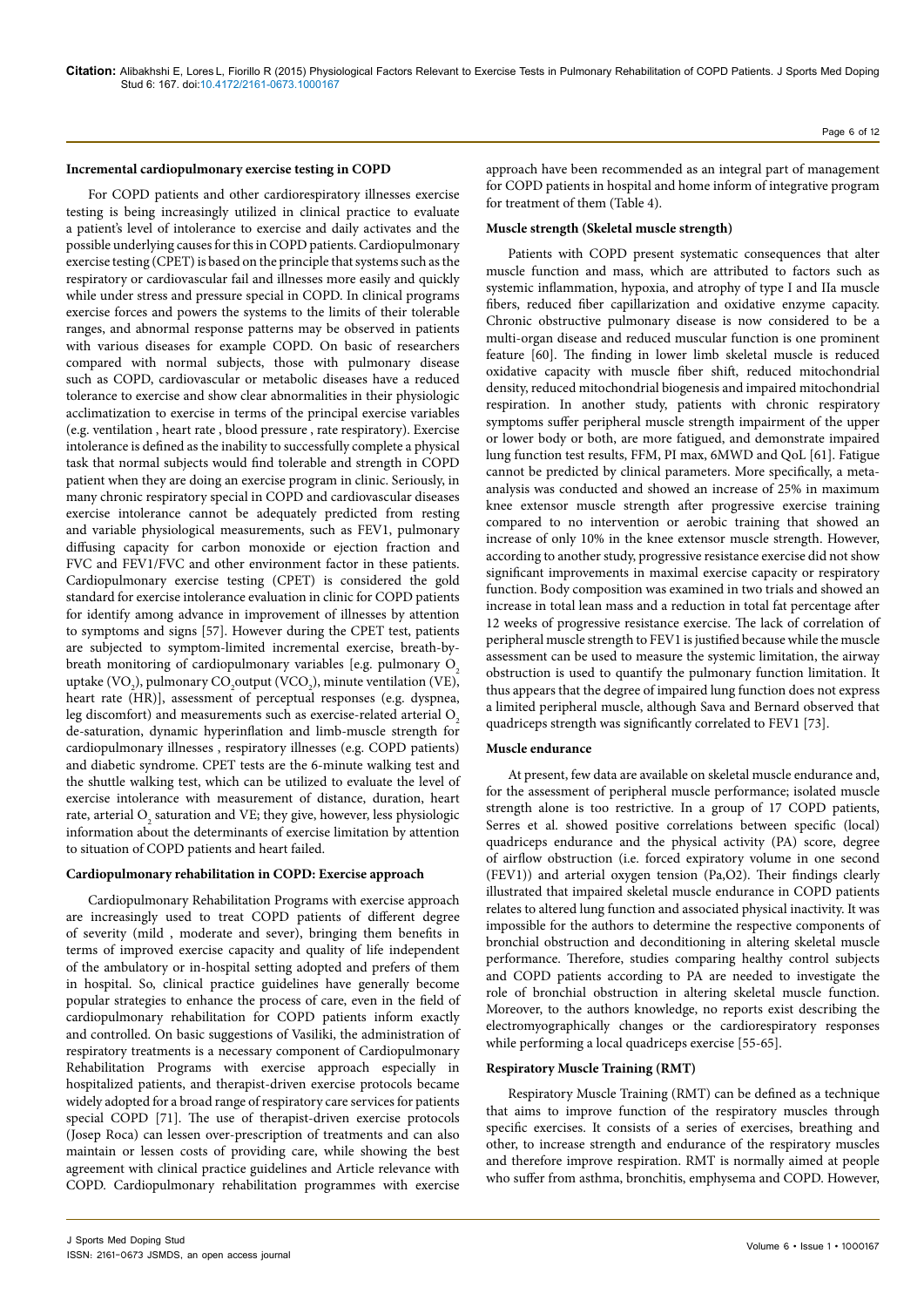**Citation:** Alibakhshi E, Lores L, Fiorillo R (2015) Physiological Factors Relevant to Exercise Tests in Pulmonary Rehabilitation of COPD Patients. J Sports Med Doping Stud 6: 167. doi:10.4172/2161-0673.1000167

| Page 7 | of 12 |  |
|--------|-------|--|
|        |       |  |

| Protocol             | <b>Modified Bruce Treadmill</b><br>Test (MBTT)                                                                                                               | Symptom-limited cycle<br>ergometer incremental<br>load test (ILT)                                                                                                                                                                                                                                                                                                                                                                                                                                                                   | Cycle-ergometer constant load<br>test (CLT)                                                                                                                                                                                                                                                                                                                                                                                                                                                                                 | <b>Six-Minute Walk Test</b><br>(6MWT)                                                                                                                                                                                                                                                                                                                                                                                                                                                                                                                                                      | Cardiopulmonary exercise<br>testing (CPET)                                                                                                                                                                                                                                                                                                                                                                                                           |
|----------------------|--------------------------------------------------------------------------------------------------------------------------------------------------------------|-------------------------------------------------------------------------------------------------------------------------------------------------------------------------------------------------------------------------------------------------------------------------------------------------------------------------------------------------------------------------------------------------------------------------------------------------------------------------------------------------------------------------------------|-----------------------------------------------------------------------------------------------------------------------------------------------------------------------------------------------------------------------------------------------------------------------------------------------------------------------------------------------------------------------------------------------------------------------------------------------------------------------------------------------------------------------------|--------------------------------------------------------------------------------------------------------------------------------------------------------------------------------------------------------------------------------------------------------------------------------------------------------------------------------------------------------------------------------------------------------------------------------------------------------------------------------------------------------------------------------------------------------------------------------------------|------------------------------------------------------------------------------------------------------------------------------------------------------------------------------------------------------------------------------------------------------------------------------------------------------------------------------------------------------------------------------------------------------------------------------------------------------|
| Authors & date       | Bruce RA et al.(1973)                                                                                                                                        | Neder JR et al. (2003)                                                                                                                                                                                                                                                                                                                                                                                                                                                                                                              | Neder JR et al. (2003)                                                                                                                                                                                                                                                                                                                                                                                                                                                                                                      | Iwama et al. (2009) (ERS/<br>ATS guidelines).                                                                                                                                                                                                                                                                                                                                                                                                                                                                                                                                              | American Thoracic Society<br>in 2003                                                                                                                                                                                                                                                                                                                                                                                                                 |
| <b>Patients</b>      | Coronary heart diseases,<br>cardiac patients, lung<br>function and heart surgery                                                                             | Patients with disorders of<br>cardiopulmonary, cardiac,<br>asthma, COPD                                                                                                                                                                                                                                                                                                                                                                                                                                                             | Chronic respiratory patients,<br>cardiac patients.                                                                                                                                                                                                                                                                                                                                                                                                                                                                          | Cardiac and respiratory<br>patients with severe<br>situation.                                                                                                                                                                                                                                                                                                                                                                                                                                                                                                                              | Respiratory diseases.<br>cardiovascular, haemopoietic,<br>neuropsychological, skeletal<br>systems and metabolic<br>syndrome.                                                                                                                                                                                                                                                                                                                         |
| Propose              | Evaluation of<br>improvement of<br>pulmonary patients<br>especially COPD in long<br>time of rehabilitation<br>program                                        | Intensity of exercise in<br>this test is increasing step<br>by step for evaluation of<br>VO <sub>2</sub> max.                                                                                                                                                                                                                                                                                                                                                                                                                       | Maximum tolerance in<br>patients.                                                                                                                                                                                                                                                                                                                                                                                                                                                                                           | Maximum clinical practice<br>in respiratory and cardiac<br>patients in time and<br>distance.                                                                                                                                                                                                                                                                                                                                                                                                                                                                                               | Gold standard assessment<br>(validity and reliability) in<br>patients with limited level<br>of exercise and evaluate<br>improvement of patients<br>before and after rehabilitation<br>protocol.                                                                                                                                                                                                                                                      |
| Measurement          | Starts at 1.7 mph at<br>a grade of 10%, the<br>modified test has a zero<br>stage (1.7 mph at 0%<br>grade) and a one-half-<br>stage (1.7 mph at 5%<br>grade). | Cycle ergometer pedal<br>at 60 rpm is used<br>with standard vocal<br>encouragements.<br>(Borg>7), SpO2 < 80%,<br>reach the maximum HR<br>and cannot continue, it<br>automatically stops.<br>1-minute warm-up<br>period at minimal cycle<br>ergometer load (15 W),<br>with 5- to 10-W increases<br>every 2 minutes that are<br>individually selected to<br>maintain the period of load<br>increase in the 8-to-12<br>-minute range.<br>One-minute active<br>recovery using minimal<br>cycle ergometer and<br>followed by a 6-minute. | In this test patients are<br>instructed to pedal at 60 rpm<br>and given standard vocal<br>encouragements every<br>minute. Workload of 70% of<br>the maximum intensity and<br>so in this protocol maximum<br>tolerance time for each sample session; the largest value<br>will be measured. Maximum<br>tolerated time and subsequent<br>analysis of VO2 and HR on-<br>kinetics. Initial minimal load<br>of 15 W is used for 1 minute<br>during the warm-up and cool-<br>down phases and 6-minute<br>passive recovery period. | The therapist should pay<br>attention to patients and<br>if they have fatique or<br>dyspnea, they must rapidly<br>stop the test and go to<br>rest on a chair or bed. It is<br>performed on a 30-meter-<br>long flat hallway twice<br>daily with a 30-minute<br>interval between each<br>of distance traveled will<br>be selected for analysis.<br>The patients will be<br>instructed and encouraged<br>to walk as fast as possible<br>for 6 minutes, using<br>standardized phrases<br>every minute of the self-<br>paced tests. [Distance<br>traveled at 6MWT/<br>predicted distance×100]. | Gloeckl R et al. (2013) stated<br>that the 2 CPET protocols<br>most frequently used in<br>the clinical setting are the<br>maximal incremental and<br>the constant work rate tests<br>by ergo cycling system.<br>Interpretation of CPET<br>involves a systematic review<br>of the indices of the exercise<br>capacity [peak oxygen uptake<br>(VO2 peak), max work rate],<br>cardiovascular response, and<br>Ventilatory response and gas<br>exchange. |
| Other explanations   | Bruce test is one of<br>best tests mostly used<br>in healthy persons and<br>cardiorespiratory patients<br>in all clinical trials.                            | The patients will be<br>monitored by pulse<br>oximetry throughout the<br>entire test. HR will be<br>measured using a heart<br>rate monitor, and dyspnea<br>and lower limb fatique<br>are assessed using the<br>CR [Category Ratio]-10<br>modified Borg scale.                                                                                                                                                                                                                                                                       | SpO2, HR, BP, feelings of<br>dyspnea and lower limb<br>fatigue at rest and peak<br>exercise in maximum<br>tolerance will be recorded. The<br>electrocardiographic tracing<br>is monitored throughout the<br>entire test.                                                                                                                                                                                                                                                                                                    | SpO2 during exercise will<br>be measured lightweight<br>portable pulse oximeter.<br>The longest 6MWD of<br>two tests (per-formed<br>the same day and<br>separated by 20 min) will<br>be the primary outcome<br>measure. Dyspnea will be<br>measured the Borg scale.<br>(Formula HR max = 220<br>$-$ age).                                                                                                                                                                                                                                                                                  | The response pattern<br>in respiratory patients is<br>exampled by (1) decreased<br>VO2 peak (2), decreased or<br>normal AT (3), decreased HR<br>peak (4), normal or decreased<br>O2 pulse and (5) increased<br>in VE / MVV, VE/VCO2<br>parameters.                                                                                                                                                                                                   |
| <b>Type exercise</b> | <b>Training test</b>                                                                                                                                         | <b>Training test</b>                                                                                                                                                                                                                                                                                                                                                                                                                                                                                                                | <b>Training test</b>                                                                                                                                                                                                                                                                                                                                                                                                                                                                                                        | Assessment test                                                                                                                                                                                                                                                                                                                                                                                                                                                                                                                                                                            | Assessment test                                                                                                                                                                                                                                                                                                                                                                                                                                      |
|                      |                                                                                                                                                              |                                                                                                                                                                                                                                                                                                                                                                                                                                                                                                                                     |                                                                                                                                                                                                                                                                                                                                                                                                                                                                                                                             |                                                                                                                                                                                                                                                                                                                                                                                                                                                                                                                                                                                            |                                                                                                                                                                                                                                                                                                                                                                                                                                                      |

**Table 4:** Clinical Guidelines for Protocols of Exercise testing, ERS/ATS.

many people adopt RMT as part of their sports training as this training is designed to strengthen the muscles used for breathing. Studies have shown that regular RMT can increase a person's endurance during cardiovascular exercise or sports activities such as running and cycling. When a person is breathing normally, they typically use between 10 to 15 percent of his or her total lung capacity. With RMT a person can typically increase the amount of lung capacity used. Deeper breathing uses a bit more energy but also allows more oxygen to enter the bloodstream with each breath while strengthening the breathing muscles. Strengthening inspiratory muscles by performing daily breathing exercises for at least six weeks significantly reduces the amount of oxygen these same breathing muscles require during exercise, resulting in more oxygen being available for other muscles. RMT may consist of inspiratory muscle training (IMT) or expiratory muscle training (EMT) or a combination of both includes:

**Diaphragmatic reeducation:** Slow nasal inspiration and oral expiration aiming for an increased excursion of the diaphragm, observed through elevation of the abdomen and lateral expansion of the thorax. There were 15 repetitions done in dorsal decubitus with the inferior members flexed and 15 repetitions in right and left lateral decubitus.

**Profound inspiration:** Profound nasal inspiration until reaching the TLC followed by one oral expiration after a short pause. Fifteen repetitions were made in dorsal decubitus with the inferior members flexed. During inspiration the arms were elevated.

**Inspiratory hiccups:** Short and successive inspirations without periods of apnea, until reaching TLC, followed by a smooth oral expiration until the level of expiratory repose. There were realized 15 repetitions with the individual seated supporting the thorax laterally with the palms of the hands facing upward, creating a light pressure during expiration.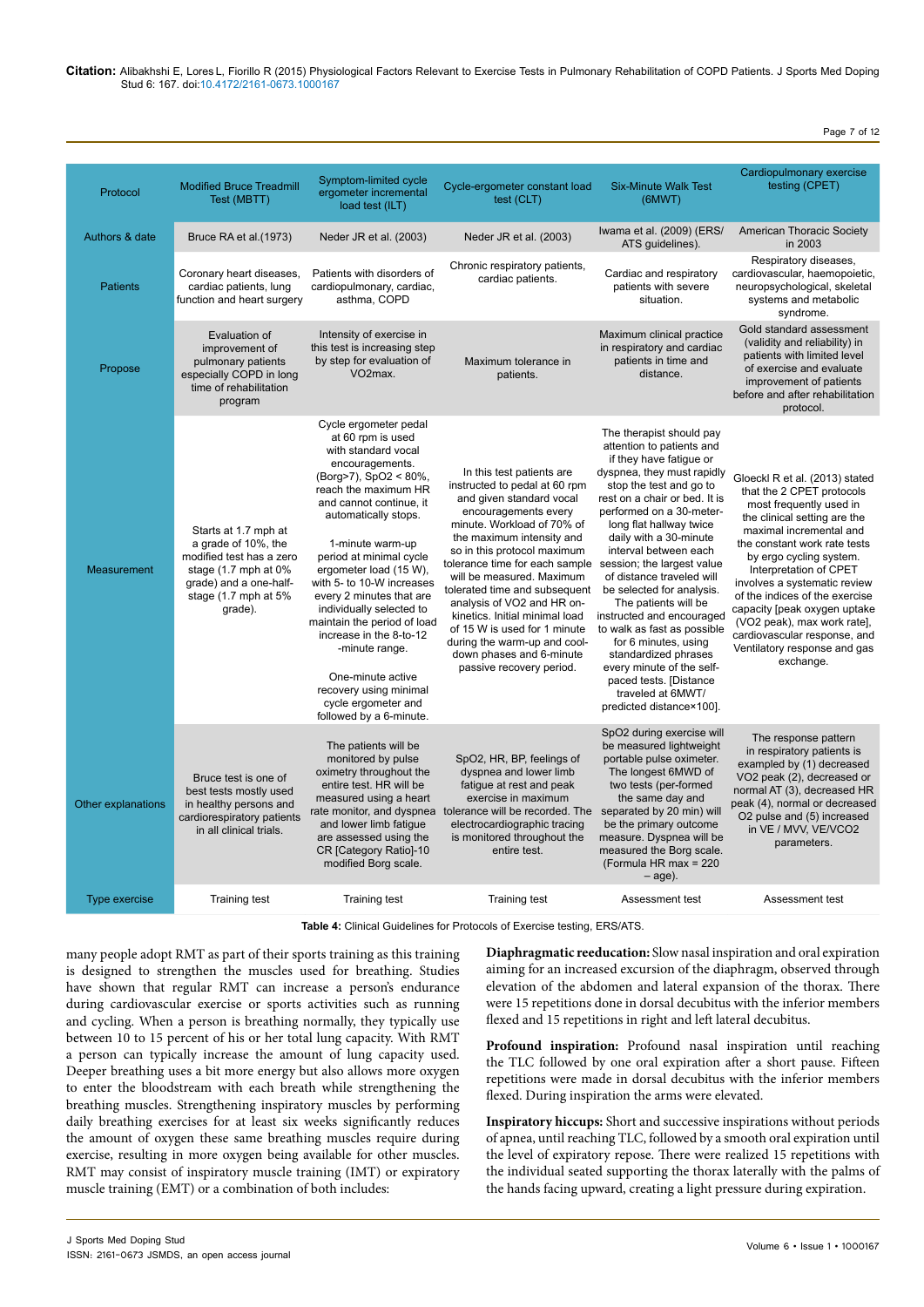Page 8 of 12

**Resistive inspiration with linear pressure load:** The pressure valve system employed was activated by profound inspiration with a scale from 7 to 41 cm  $H_2O$  denominated Threshold - Training Respiratory Muscles. The load utilized varied from 30 to 50% of the value of PI max. Three series of 15 repetitions were done with intervals for rest.

# **Cardiopulmonary stress in COPD**

Right now studies reported that cardiopulmonary rehabilitation programmes have consistently improved exercise capacity, symptoms and quality of life of COPD patients. Physical exercise is an essential component of cardiopulmonary rehabilitation, and endurance training is commonly used in that for increasing of tolerance and exercise capacity in COPD and other respiratory patients. Perfectly, the endurance type of training applied during cardiopulmonary rehabilitation includes cycling and/or treadmill walking for all of patients e.g. COPD. Programmes including relatively high-intensity endurance training have proven to be effective for improvement of illnesses for COPD patients. In the other hand, walking and cycling, other exercise modalities have been described during cardiopulmonary rehabilitation for COPD patients, e.g. resistance is training, calisthenics, arm cranking and stair climbing , short jumping, agility. In clinical rehabilitation, a combination of several of these exercises is often applied and can be influence on improvement of illnesses in COPD. Although it is known that high intensity training leads to more desirable physiological training effects than low intensity training, the cardiopulmonary stress imposed by different exercises is not yet known for improvement of COPD and may be dangerous for them. However, training intensity is conventionally set at a given fraction of an incremental peak exercise response when COPD patients are doing exercise tests in clinic. But low intensity exercise due to the relatively slow O2 uptake kinetics of patients with chronic diseases special COPD for reason that they have obstruction in airways', the actual metabolic load during somewhat longer exercise bouts may well be underestimated for patients with COPD and heart failed. In best clinics of the world for COPD patients for improve cardiorespiratory fitness, the guidelines for exercise testing and prescription of the American College of Sports Medicine (ACSM) recommend for healthy individuals to exercise three to five times a week at 40-85% of the maximum  $O_2$  uptake, 50%  $\rm VO_2Max$  or heart rate reserve for 20 min continuously or at intervals exercise for COPD patients. Whether these recommendations are achieved by patients with COPD is debated and reported by investigators in field of lung function. But recently it is unknown whether the exercise training regimens applied in the context of cardiopulmonary rehabilitation programmes are sufficient to exercise COPD patients at recommended intensities for healthy individuals by attention to symptoms and signs of them. Nevertheless, the amount of time at which patients train, at given intensities, has not yet been studied and must be review by researchers of exercise physiology and training. So, the present authors and specialists measured the cardiopulmonary stress of the different components of an exercise training programme in the context of cardiopulmonary rehabilitation in patients with moderate-to-severe COPD that suffer from inflammation and sickness in during illnesses and must be protection of them relate to intensity exercise. Finally, COPD patients were also analyzed to determine if they were able to exercise at intensities recommended by the ACSM in clinic and home exercise by attention to tolerance and capacity exercise in tests and clinical practice programs for improvement of COPD patients [64-90].

# **Discussion**

In this section of research we comparing 10 Articles that we analyzed in result and all of details of them with together on physiological indexes and measurement of improvement COPD patients in treatment protocols by scientists and specialists in the clinics world and hypothesis, assumptions of researchers in around of the world. So we reviewed best exercise methods and exercise protocols that standardized by researchers in field of respiratory illnesses and pulmonary rehabilitation. In research of Plankeel et al. analyzed the effects of an intensive pulmonary rehabilitation program in patient's non-oxygen- dependent COPD. This study show that initial mechanisms in these patients can will be as a predictor in exercise limitations in response to pulmonary rehabilitation program. Also in this research cardiovascular limitation patients had more improvement significantly in VO2max than Ventilatory limitation COPD patients. By attention to initial limitation in exercise in COPD patients we observed that improvement in time walk distance. He also reported regardless performance impaired in COPD patients they must participate in Pulmonary Rehabilitation Program in every situation for reach to best function and without ventilate limitations. Hsia et al. showed that, linear treadmill protocol have more advantages for sever COPD patients in use of that in during of rehabilitation [59]. So, this protocol will be increased incremental work rate in exercise tests with fixed walking speed in long test by attention to special limits of them. Appears to this method can be help to other patients that they have disability and scientists and specialists must study on mild and moderate COPD and other cardiopulmonary illnesses because that is new window in front of researchers for help this patient groups. In Cardiopulmonary Rehabilitation clinic, exercises test are performed with propose of diagnosing exercise tolerance in cardiac and respiratory diseases. Keeping of  $\mathrm{O}_\mathrm{2}$  saturation as an evaluation in daily activities is important for specialists and therapists of respiratory about COPD patients. In cycle ergometer testing, COPD patients had less in elicit O2 desaturation that might occur in during lung ambulation. He also told that we need to methodology for diagnostic and perform cardiopulmonary exercise testing on linear treadmill protocol or cycle ergometer for COPD patients and other respiratory diseases. Researcher also found a new perspective about concern of intensity exercise on COPD patients with high intensity work rates [64-65]. Therapists respiratory were able to keep COPD patients at high level of intensity exercise by attention to guidelines that from baseline in peak performance for direct patients to best symptoms scores that can be able to response of  $\mathrm{O}_2$  uptake but we must measurement the metabolic assessment in start and during exercise and in recovery exercise. Also, all of COPD patients (moderateto-sever) with airflow obstruction by attention to exercise tolerance of them in high intensity exercise was improvement exercise capacity after that they finished the training program. Cardiopulmonary stress in during of whole-body exercise was increased than resistance training in COPD patients. In this research applied exercise training program able to using for COPD patients in individual and group study to intensity exercise training that by according to American College of Sports Medicine (ACSM). We would not only focus on heart rate for direct of exercise intensity in COPD patients because they have more other symptoms that can be important for living of them and quality of life. It was also shown that in COPD patients overweight are epidemic and often we can see symptoms that frequency in clinical practice samples. COPD patients are obesity, by attention to having low airflow obstruction, but they have less hyperinflation and had more improved peak VO<sub>2</sub> than COPD patients with normal BMI, but they have impairment in walking and other exercise tests. Despite of overweight (excess) but Pulmonary Rehabilitation will be best field and beneficial for improvement of symptoms and signs in clinic. In this research we find that weight decrease strategies with exercise training both of home basic and clinical basic is great interesting between researchers and specialists and can be more beneficial for COPD patients. It was also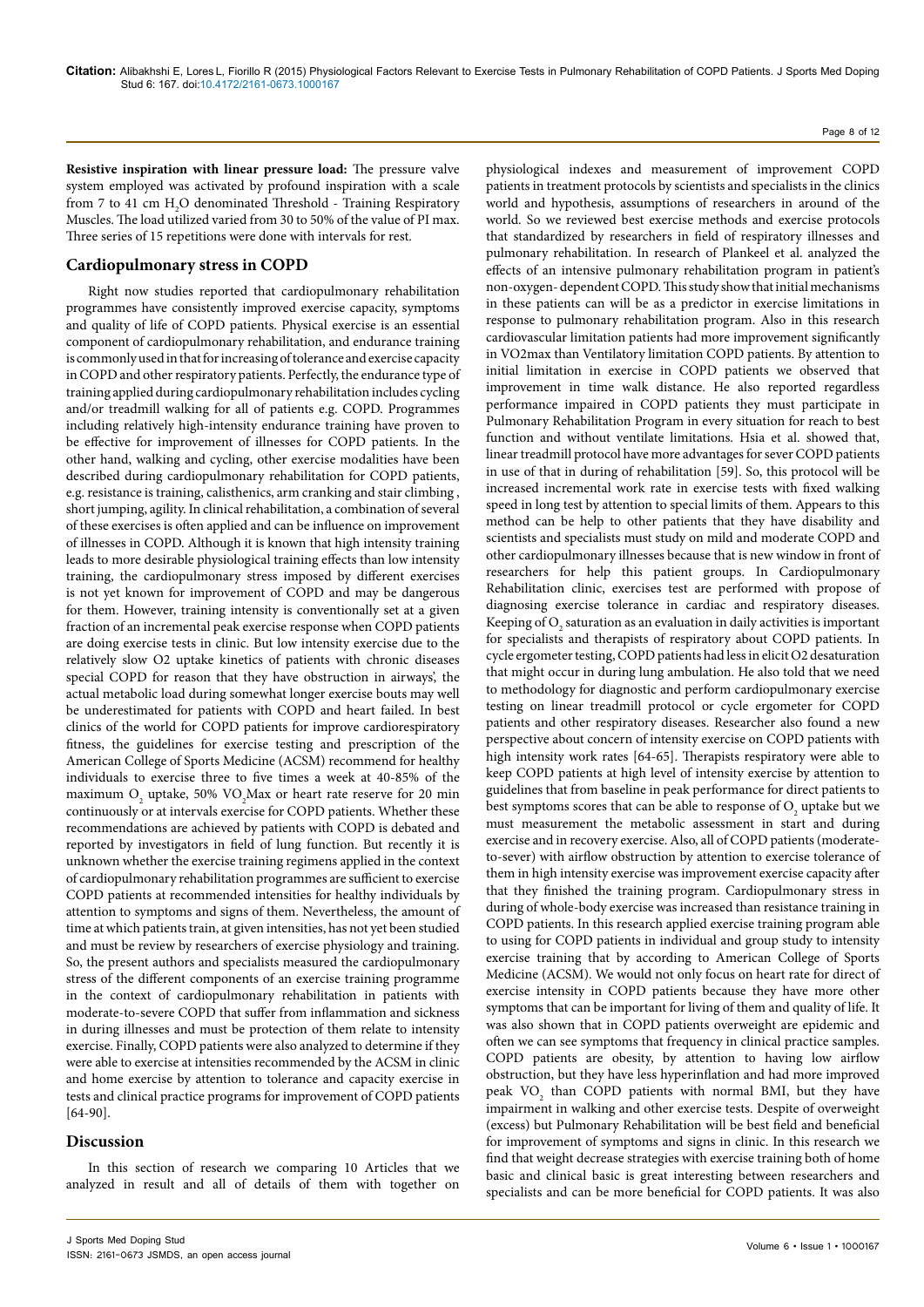shown that by using maximal incremental treadmill exercise test protocols can be developed and increased tolerance exercise in COPD patients with moderate to very sever [48]. This research reported that treadmill testing have more physiological limitations than cycle ergometer and COPD patients often in treadmill tests have more limiting factors : dyspnea and coughing. Christopher et al. reported that many exercise test protocols that able to developed and performed easy in clinical settings and will using in multinational clinical trials in the world special for COPD patients with mild to very sever. Exercise training can be improved impaired balance of the autonomic nervous system (ANS) in COPD patients in clinical programs. They asked that can be considering exercise rehabilitation as an intervention for improvement of sympathovagal imbalance in COPD patients in clinic? Physical activity is as prevention relatively with reduction of risk factors in respiratory mortality in COPD patients in initially of exercise rehabilitation program in clinic and effectiveness on favorably mortality of them. Researchers of this study asked that more clinical questions remained unanswered about optimal exercise training, intensity and repeats of exercise, duration of exercise and basically exercise rehabilitation program that are important as therapeutic points for COPD patients in progress of treatment in clinic. Physicians and physiotherapists must encourage their COPD patients for participation in exercise programs as everyday physical exercise. Some researchers also mentioned that 6 minute step test (6MST) and 6 minute walking test (6MWT) are employment in clinical practice that recommended as an aerobic physical activity with responsiveness aerobic capacity for COPD patients. In this study shown to be beneficial of aerobic exercises for COPD patients special in situations of moderate or severe. We believe that 6MWT had more beneficial than 6MST for COPD patients, because in 6MWT former was increasing responsive to exercise protocol that it is evidenced for improvement in performance and reduced dyspnea and fatigue in COPD patients. Maarten reported that concerns about exercise in COPD patients are negatively related to walking tests and go to treatment of them special in COPD patients with mild airflow impairments [90]. Therefore, we must discussion with COPD patients that doing treatment and believe that before start of treatment. These findings COPD patients that concerns about treatment special with exercise training help to physicians to understand weak points and abnormal exercise tests that couldn't explain with individual physiological parameters. For prevention and correct of unrealistic fears in COPD patients and making of program inform of demands COPD patient in progress of treatment but not only improvement of treatment for them So, in case of adherence between COPD patients and that is increasing in beneficial outcomes of treatment special in COPD patients with mild to moderate airflow obstruction. Effects of pulmonary rehabilitation program on underweight COPD patients. In COPD patients with underweight had impairments and damages in exercise capacity, inspiratory muscle strength and tolerance exercise. Physical activity with supplemental O<sub>2</sub> maybe result to overweight significantly but limited and improvement in exercise capacity and quality of life in COPD patients. We must using of exercise program in clinic for keep-weight and decrease of that in COPD patients by attention to symptoms and signs that as an especially for them. It was also shown that responses of respiratory, cardiovascular and metabolic in Chester step test (CST) and Modified incremental step test (MIST) in peak exercise was same in both of two tests , but had more differences in incremental in longer and higher number of steps special in during of MIST for COPD patients. However, we saw that none of subjects reached the last stage of CST as a record include a pace of 35 steps for per minute, and that was would only can be achieved in MIST between 13 to 14 minute for every testing for someone COPD patients. We must attendance to limitations that recommended by the

Page 9 of 12

American thoracic Society or American college of chest physicians in these tests special for COPD patients with moderate to very severe [90- 104].

# **Conclusion**

We know that many researchers told that incremental exercise tests in during of Rehabilitation and exercise tests result to improvement of ventilation, Heart rate exercise, Respiratory rate, exercise capacity and tolerance exercise in COPD patients and we comparing hypothesis, assumptions of researchers in this field. Investigators believed that Cycle ergometer can be more effect on cardiopulmonary Rehabilitation with low stress and high improvement in physiological factors of COPD patients than treadmill and step tests often have more limiting factors: dyspnea and coughing. Researchers allude to important of linear treadmill protocol have more advantages for sever COPD patients in increasing incremental work rate in exercise tests with fixed walking speed in long test by attention to special limits of them in keeping of  $O<sub>2</sub>$  saturation as an evaluation in daily activities of COPD patients. Specialist's lung functions believe that walking tests had more beneficial than step tests for COPD patients, because was increasing responsive to exercise protocol that it is evidenced for improvement in performance and reduced dyspnea and fatigue in COPD patients. Therapists alluded to responses in respiratory, cardiovascular and metabolic patients in Modified incremental step test (MIST) incremental test in longer and higher number of steps for COPD patients. Researchers told us in COPD patients with underweight and obesity had damages in exercise capacity, inspiratory muscle strength and tolerance exercise. Physical activity with supplemental  $O_2$  maybe result to overweight normal significantly. Investigators in lung function for improvement of  $\rm VO_{2}max$ in Cardiovascular limitation (CVL) than Ventilate limitation (VL) in COPD patients they must participate in Pulmonary Rehabilitation Program. Respiratory Therapists alluded to cardiopulmonary stress in during of whole-body exercise in COPD patients. Peak performance and result of symptom scores can be able to response of  $O_2$  uptake, not only heart rate for evaluation of improvement in COPD patients. Researchers understand exercise training can be improved impaired balance of the autonomic nervous system (ANS) in COPD patients in clinical exercise programs. Physical activity is as prevention of risk factors in respiratory mortality in COPD patients. Concerns about treatment special with exercise training maybe help to physicians to understand weak points and abnormal exercise tests that cannot description with individual physiological parameters.

#### **Acknowledgment**

The research supported by Department of Physiology and Immunology, Faculty of Biology, Barcelona University at course academic 2013 Master Physiology Integrative. Thanks a lot of Dr. Teresa Carbonell (Professor titular and coordinator Master) for help me in this study and I appreciation of my Professors in PhD program Dr. Luis Lores and Dr. Raffaele Fiorillo directors in Parc Sanitari Sant Joan de Deu for developing of my project and support me in research on pulmonary rehabilitation. I hope this research will be help to COPD patients for better rehabilitation exercises in Clinic and home by attention to their situations. This research will be help to Researcher, Therapists , Specialists for separate between exercise tests in Diagnostic exercise test in pretest and posttest Pulmonary Rehabilitation and during of Pulmonary Rehabilitation in progress of Rehabilitation in Clinic by attention to improvement of Physiologic parameters.

#### **References**

1. [Jones PW \(2001\) Health status measurement in chronic obstructive pulmonary](http://www.ncbi.nlm.nih.gov/pubmed/11641515)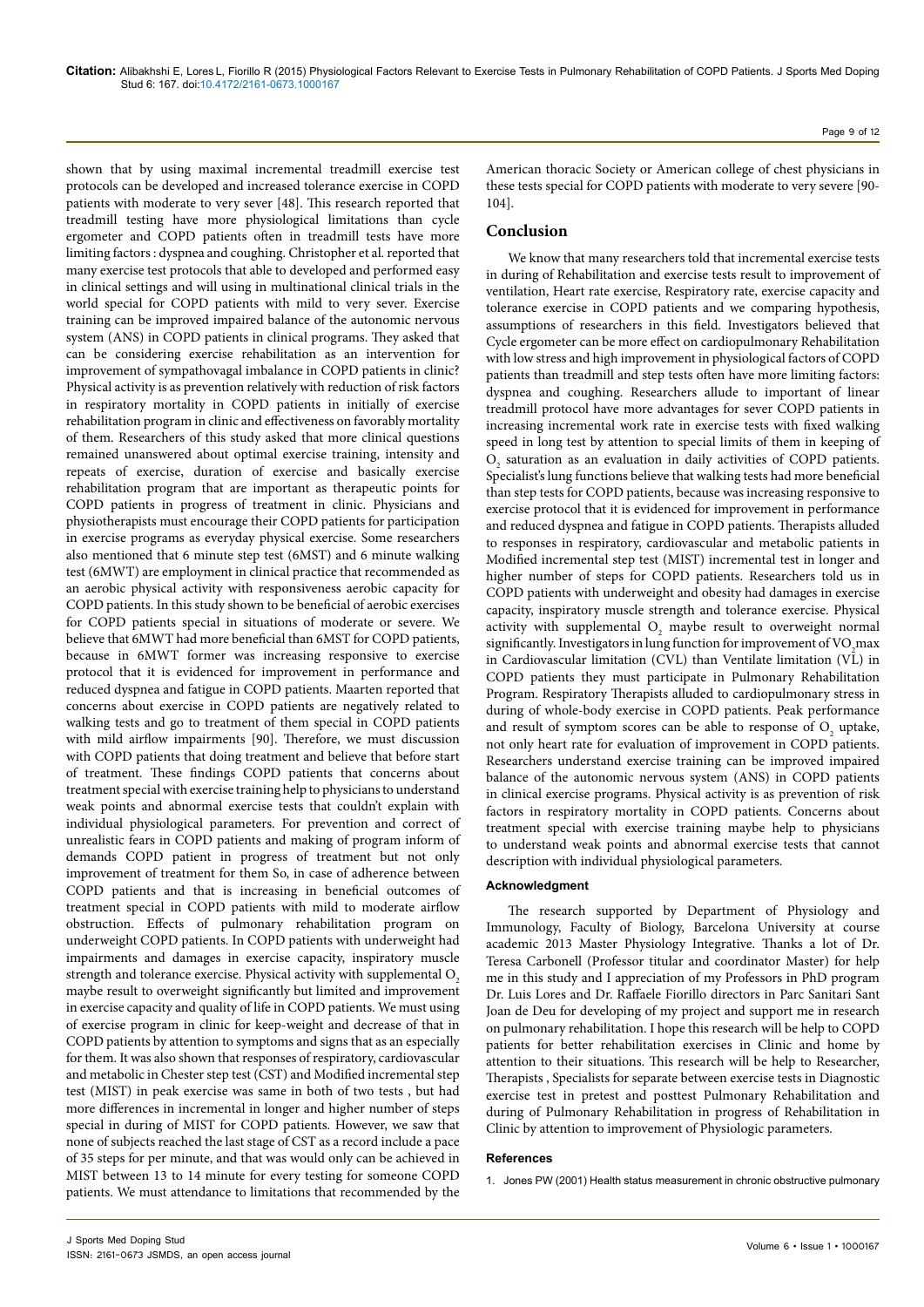Page 10 of 12

[disease. Thorax 56: 880-887.](http://www.ncbi.nlm.nih.gov/pubmed/11641515)

- 2. [O'Donnell DE, Aaron S, Bourbeau J, Hernandez P, Marciniuk DD, et al. \(2007\)](http://www.ncbi.nlm.nih.gov/pubmed/17885691) [Canadian Thoracic Society recommendations for management of chronic](http://www.ncbi.nlm.nih.gov/pubmed/17885691) [obstructive pulmonary disease - 2007 update. Can Respir J 14 Suppl B:](http://www.ncbi.nlm.nih.gov/pubmed/17885691) [5B-32B.](http://www.ncbi.nlm.nih.gov/pubmed/17885691)
- 3. [Ferrari R, Tanni SE, Caram LM, Corrêa C, Corrêa CR et al. \(2013\) Three](http://www.ncbi.nlm.nih.gov/pubmed/23425215)[year follow-up of Interleukin 6 and C-reactive protein in chronic obstructive](http://www.ncbi.nlm.nih.gov/pubmed/23425215) [pulmonary disease. Respir Res 14: 24.](http://www.ncbi.nlm.nih.gov/pubmed/23425215)
- 4. [Harris-Eze AO, Sridhar G, Clemens RE, Zintel TA, Gallagher CG, et al. \(1995\)](http://www.ncbi.nlm.nih.gov/pubmed/8520759) [Low-dose nebulized morphine does not improv ,e exercise in interstitial lung](http://www.ncbi.nlm.nih.gov/pubmed/8520759) [disease. Am J Respir Crit Care Med 152: 1940-1945.](http://www.ncbi.nlm.nih.gov/pubmed/8520759)
- 5. [Young IH , Daviskas E, Keena VA \(1989\) Effect of low dose nebulised morphine](http://www.ncbi.nlm.nih.gov/pubmed/2669222) [on exercise endurance in patients with chronic lung disease. Thorax 44: 387-](http://www.ncbi.nlm.nih.gov/pubmed/2669222) [390.](http://www.ncbi.nlm.nih.gov/pubmed/2669222)
- 6. [Masood AR, Reed JW, Thomas SH \(1995\) Lack of effect of inhaled morphine](http://www.ncbi.nlm.nih.gov/pubmed/7638804) [on exercise-induced breathlessness in chronic obstructive pulmonary disease.](http://www.ncbi.nlm.nih.gov/pubmed/7638804) [Thorax 50: 629-634.](http://www.ncbi.nlm.nih.gov/pubmed/7638804)
- 7. [Beauford W, Saylor TT, Stansbury DW, Avalos K, Light RW \(1993\) Effects of](http://www.ncbi.nlm.nih.gov/pubmed/8325064) [nebulized morphine sulfate on the exercise tolerance of the ventilatory limited](http://www.ncbi.nlm.nih.gov/pubmed/8325064) [COPD patient. Chest 104: 175-178.](http://www.ncbi.nlm.nih.gov/pubmed/8325064)
- 8. [Leung R, Hill P, Burdon J \(1996\) Effect of inhaled morphine on the development](http://www.ncbi.nlm.nih.gov/pubmed/8693440) [of breathlessness during exercise in patients with chronic lung disease. Thorax](http://www.ncbi.nlm.nih.gov/pubmed/8693440) [51: 596-600.](http://www.ncbi.nlm.nih.gov/pubmed/8693440)
- 9. [Jennings AL, Davis AN, Higgins JP, Broadley KE \(2001\) Opioids for the](http://www.ncbi.nlm.nih.gov/pubmed/11687137) [palliation of breathlessness in terminal illness. Cochrane Database Syst Rev](http://www.ncbi.nlm.nih.gov/pubmed/11687137) [4: CD002066.](http://www.ncbi.nlm.nih.gov/pubmed/11687137)
- 10. [Oga T, Nishimura K, Tsukino M, Hajiro T, Ikeda A, et al. \(2000\) The effects of](http://www.ncbi.nlm.nih.gov/pubmed/10852763) [oxitropium bromide on exercise performance in patients with stable chronic](http://www.ncbi.nlm.nih.gov/pubmed/10852763) [obstructive pulmonary disease. A comparison of three different exercise tests.](http://www.ncbi.nlm.nih.gov/pubmed/10852763) [Am J Respir Crit Care Med 161: 1897-1901.](http://www.ncbi.nlm.nih.gov/pubmed/10852763)
- 11. [Light RW, Muro JR, Sato RI, Stansbury DW, Fischer CE, et al. \(1989\) Effects](http://www.ncbi.nlm.nih.gov/pubmed/2492170) [of oral morphine on breathlessness and exercise tolerance in patients with](http://www.ncbi.nlm.nih.gov/pubmed/2492170) [chronic obstructive pulmonary disease. Am Rev Respir Dis 139: 126-133.](http://www.ncbi.nlm.nih.gov/pubmed/2492170)
- 12. [Bott J, Blumenthal S, Buxton M, Ellum S, Falconer C, et al. \(2009\) Guidelines](http://www.ncbi.nlm.nih.gov/pubmed/19406863) [for the physiotherapy management of the adult, medical, spontaneously](http://www.ncbi.nlm.nih.gov/pubmed/19406863) [breathing patient. Thorax 2009 64: i1-51.](http://www.ncbi.nlm.nih.gov/pubmed/19406863)
- 13. [Cabot PJ, Dodd PR, Cramond T, Smith MT \(1994\) Characterization of non](http://www.ncbi.nlm.nih.gov/pubmed/7957646)[conventional opioid binding sites in rat and human lung. Eur J Pharmacol 268:](http://www.ncbi.nlm.nih.gov/pubmed/7957646) [247-255.](http://www.ncbi.nlm.nih.gov/pubmed/7957646)
- 14. [Hill K, Goldstein RS \(2007\) Limited functional performance in chronic obstructive](http://www.ncbi.nlm.nih.gov/pubmed/17729070) [pulmonary disease: nature, causes and measurement. COPD 4: 257-261.](http://www.ncbi.nlm.nih.gov/pubmed/17729070)
- 15. [Tancredi G, Quattrucci S, Scalercio F, De Castro G, Zicari AM, et al. \(2004\)](http://www.ncbi.nlm.nih.gov/pubmed/15083756) [3-min step test and treadmill exercise for evaluating exercise-induced asthma.](http://www.ncbi.nlm.nih.gov/pubmed/15083756) [Eur Respir J 23: 569-574.](http://www.ncbi.nlm.nih.gov/pubmed/15083756)
- 16. [Nyberg A, Lindström B, Wadell K \(2012\) Assessing the effect of high-repetitive](http://www.ncbi.nlm.nih.gov/pubmed/22823966) [single limb exercises \(HRSLE\) on exercise capacity and quality of life in](http://www.ncbi.nlm.nih.gov/pubmed/22823966) [patients with chronic obstructive pulmonary disease \(COPD\): study protocol for](http://www.ncbi.nlm.nih.gov/pubmed/22823966) [randomized controlled trial. Trials 13:114.](http://www.ncbi.nlm.nih.gov/pubmed/22823966)
- 17. [Moore L, Hogg L, White P. \(2012\) Acceptability and feasibility of pulmonary](http://www.ncbi.nlm.nih.gov/pubmed/23135218) [rehabilitation for COPD: a community qualitative study. Prim Care Respir J 21:](http://www.ncbi.nlm.nih.gov/pubmed/23135218) [419-424.](http://www.ncbi.nlm.nih.gov/pubmed/23135218)
- 18. [Swinburn CR, Wakefield JM, Jones PW \(1985\) Performance, ventilation, and](http://www.ncbi.nlm.nih.gov/pubmed/4035628) [oxygen consumption in three different types of exercise test in patients with](http://www.ncbi.nlm.nih.gov/pubmed/4035628) [chronic obstructive lung disease. Thorax 40: 581-586.](http://www.ncbi.nlm.nih.gov/pubmed/4035628)
- 19. [Sykes K \(1995\) Capacity assessment in the workplace: a new step test. Occup](http://www.ncbi.nlm.nih.gov/pubmed/7885664) [Health \(Lond\) 47: 20-22.](http://www.ncbi.nlm.nih.gov/pubmed/7885664)
- 20. [Lau HM, Ng GY, Jones AY, Lee EW, Siu EH, et al. \(2005\) A randomised](http://www.ncbi.nlm.nih.gov/pubmed/16321128) [controlled trial of the effectiveness of an exercise training program in patients](http://www.ncbi.nlm.nih.gov/pubmed/16321128) [recovering from severe acute respiratory syndrome. Aust J Physiother 51: 213-](http://www.ncbi.nlm.nih.gov/pubmed/16321128) [219.](http://www.ncbi.nlm.nih.gov/pubmed/16321128)
- 21. [Camargo AA, Justino T, de Andrade CH, Malaguti C, Dal Corso S \(2011\)](http://www.ncbi.nlm.nih.gov/pubmed/21740727) [Chester step test in patients with COPD: reliability and correlation with](http://www.ncbi.nlm.nih.gov/pubmed/21740727) [pulmonary function test results. Respir Care 56: 995-1001.](http://www.ncbi.nlm.nih.gov/pubmed/21740727)
- 22. [Dal CS, Oliveira AN, Izbicki M, Cianci RG, Malaguti C, et al., \(2009\) Symptom](http://www.atsjournals.org/doi/abs/10.1164/ajrccm-conference.2009.179.1_MeetingAbstracts.A2364)[limited incremental step test in COPD patients: reproducibility and validity](http://www.atsjournals.org/doi/abs/10.1164/ajrccm-conference.2009.179.1_MeetingAbstracts.A2364)

[compared to incremental cycle ergometry \(abstract\). Am J Respir Crit Care](http://www.atsjournals.org/doi/abs/10.1164/ajrccm-conference.2009.179.1_MeetingAbstracts.A2364)  [Med 179: A2364.](http://www.atsjournals.org/doi/abs/10.1164/ajrccm-conference.2009.179.1_MeetingAbstracts.A2364)

- 23. [Qiaojun Zeng and Shanping Jiang \(2012\) Update in diagnosis and therapy of](http://www.ncbi.nlm.nih.gov/pmc/articles/PMC3378198/)  [coexistent chronic obstructive pulmonary disease and chronic heart failure. J](http://www.ncbi.nlm.nih.gov/pmc/articles/PMC3378198/)  [Thorac Dis. 4: 310-315.](http://www.ncbi.nlm.nih.gov/pmc/articles/PMC3378198/)
- 24. [Butcher SJ, Pikaluk BJ, Chura RL, Walkner MJ, Farthing JP, et al. \(2012\)](http://www.ncbi.nlm.nih.gov/pubmed/22973094)  [Associations between isokinetic muscle strength, high-level functional](http://www.ncbi.nlm.nih.gov/pubmed/22973094)  [performance, and physiological parameters in patients with chronic obstructive](http://www.ncbi.nlm.nih.gov/pubmed/22973094)  [pulmonary disease.7: 537-542.](http://www.ncbi.nlm.nih.gov/pubmed/22973094)
- 25. [Davis JA, Whipp BJ, Lamarra N, Huntsman DJ, Frank MH, et al. \(1982\) Effect](http://www.ncbi.nlm.nih.gov/pubmed/7154888)  [of ramp slope on determination of aerobic parameters from the ramp exercise](http://www.ncbi.nlm.nih.gov/pubmed/7154888)  [test. Med Sci Sports Exerc 14: 339-343.](http://www.ncbi.nlm.nih.gov/pubmed/7154888)
- 26. [American Thoracic Society \(1999\) Skeletal muscle dysfunction in chronic](http://www.ncbi.nlm.nih.gov/pubmed/10194189)  [obstructive pulmonary disease. A statement of the American Thoracic Society](http://www.ncbi.nlm.nih.gov/pubmed/10194189)  [and European Respiratory Society. Am J Respir Crit Care Med 159: S1-40.](http://www.ncbi.nlm.nih.gov/pubmed/10194189)
- 27. [Lan CC, Yang MC, Lee CH, Huang YC, Huang CY, et al. \(2011\) Pulmonary](http://www.ncbi.nlm.nih.gov/pubmed/21054672)  [rehabilitation improves exercise capacity and quality of life in underweight](http://www.ncbi.nlm.nih.gov/pubmed/21054672)  [patients with chronic obstructive pulmonary disease. Respirology 16: 276-283.](http://www.ncbi.nlm.nih.gov/pubmed/21054672)
- 28. [Puhan M, Scharplatz M, Troosters T, Walters EH, Steurer J \(2009\) Pulmonary](http://www.ncbi.nlm.nih.gov/pubmed/19160250)  [rehabilitation following exacerbations of chronic obstructive pulmonary disease.](http://www.ncbi.nlm.nih.gov/pubmed/19160250)  [Cochrane Database Syst Rev 21: CD005305.](http://www.ncbi.nlm.nih.gov/pubmed/19160250)
- 29. [Swallow EB, Reyes D, Hopkinson NS, Man WD, Porcher R, et al. \(2007\)](http://www.ncbi.nlm.nih.gov/pubmed/17090575)  [Quadriceps strength predicts mortality in patients with moderate to severe](http://www.ncbi.nlm.nih.gov/pubmed/17090575)  [chronic obstructive pulmonary disease. Thorax 62: 115-120.](http://www.ncbi.nlm.nih.gov/pubmed/17090575)
- 30. [Butcher SJ, Meske JM, and Sheppard MS \(2004\) Reductions in functional](http://www.ncbi.nlm.nih.gov/pubmed/15286536)  [balance, coordination, and mobility measures among patients with stable](http://www.ncbi.nlm.nih.gov/pubmed/15286536)  [chronic obstructive pulmonary disease. J Cardiopulm Rehabil. 24: 274–280.](http://www.ncbi.nlm.nih.gov/pubmed/15286536)
- 31. [Chaouat A, Weitzenblum E, Kessler R, Charpentier C, Enrhart M, et al. \(1999\) A](http://www.ncbi.nlm.nih.gov/pubmed/10596681)  [randomized trial of nocturnal oxygen therapy in chronic obstructive pulmonary](http://www.ncbi.nlm.nih.gov/pubmed/10596681)  [disease patients. Eur Respir J. 14: 1002-1008.](http://www.ncbi.nlm.nih.gov/pubmed/10596681)
- 32. [Maltais F, LeBlanc P, Jobin J, Casaburi R \(2000\) Peripheral muscle dysfunction](http://www.ncbi.nlm.nih.gov/pubmed/11194778)  [in chronic obstructive pulmonary disease. Clin Chest Med 21: 665-677.](http://www.ncbi.nlm.nih.gov/pubmed/11194778)
- 33. [Roig M, Eng JJ, MacIntyre DL, Road JD, Reid WD \(2010\) Associations of the](http://www.ncbi.nlm.nih.gov/pubmed/21030661)  [Stair Climb Power Test with muscle strength and functional performance in](http://www.ncbi.nlm.nih.gov/pubmed/21030661)  [people with chronic obstructive pulmonary disease: a cross-sectional study.](http://www.ncbi.nlm.nih.gov/pubmed/21030661)  [Phys Ther 90: 1774-1782.](http://www.ncbi.nlm.nih.gov/pubmed/21030661)
- 34. [Roig M, Eng JJ, MacIntyre DL, Road JD, Reid WD \(2011\) Deficits in muscle](http://www.ncbi.nlm.nih.gov/pubmed/21037481)  [strength, mass, quality, and mobility in people with chronic obstructive](http://www.ncbi.nlm.nih.gov/pubmed/21037481)  [pulmonary disease. J Cardiopulm Rehabil Prev 31: 120-124.](http://www.ncbi.nlm.nih.gov/pubmed/21037481)
- 35. [Fran Dyer, Lizzie Flude, Farid Bazari, Caroline Jolley, Catherine Englebretsen](http://www.biomedcentral.com/1471-2466/11/58)  [\(2011\) Non-invasive ventilation \(NIV\) as an aid to rehabilitation in acute](http://www.biomedcentral.com/1471-2466/11/58)  [respiratory disease. BMC Pulm Med. 11: 58.](http://www.biomedcentral.com/1471-2466/11/58)
- 36. [Bottaro M, Machado SN, Nogueira W, Scales R, Veloso J \(2007\) Effect of](http://www.ncbi.nlm.nih.gov/pubmed/17146693)  [high versus low-velocity resistance training on muscular fitness and functional](http://www.ncbi.nlm.nih.gov/pubmed/17146693)  [performance in older men. Eur J Appl Physiol 99: 257-264.](http://www.ncbi.nlm.nih.gov/pubmed/17146693)
- 37. Gür H, Cakin N, Akova B, Okay E, KüçükoÄŸlu S (2002) Concentric [versus combined concentric-eccentric isokinetic training: effects on functional](http://www.ncbi.nlm.nih.gov/pubmed/11887109)  [capacity and symptoms in patients with osteoarthrosis of the knee. Arch Phys](http://www.ncbi.nlm.nih.gov/pubmed/11887109)  [Med Rehabil 83: 308-316.](http://www.ncbi.nlm.nih.gov/pubmed/11887109)
- 38. [Curtis BM, O'Keefe JH Jr \(2002\) Autonomic tone as a cardiovascular risk](http://www.ncbi.nlm.nih.gov/pubmed/11794458)  [factor: the dangers of chronic fight or flight. Mayo Clin Proc 77: 45-54.](http://www.ncbi.nlm.nih.gov/pubmed/11794458)
- 39. [Chhabra SK, De S \(2005\) Cardiovascular autonomic neuropathy in chronic](http://www.ncbi.nlm.nih.gov/pubmed/15672861)  [obstructive pulmonary disease. Respir Med 99: 126-133.](http://www.ncbi.nlm.nih.gov/pubmed/15672861)
- 40. [Lacasse M, Maltais F, Poirier P, Lacasse Y, Marquis K, et al. \(2005\) Post](http://www.ncbi.nlm.nih.gov/pubmed/15939250)[exercise heart rate recovery and mortality in chronic obstructive pulmonary](http://www.ncbi.nlm.nih.gov/pubmed/15939250)  [disease. Respir Med 99: 877-886.](http://www.ncbi.nlm.nih.gov/pubmed/15939250)
- 41. [Piepoli MF, Davos C, Francis DP, Coats AJ; ExTraMATCH Collaborative \(2004\)](http://www.ncbi.nlm.nih.gov/pubmed/14729656)  [Exercise training meta-analysis of trials in patients with chronic heart failure](http://www.ncbi.nlm.nih.gov/pubmed/14729656)  [\(ExTraMATCH\). BMJ 328: 189.](http://www.ncbi.nlm.nih.gov/pubmed/14729656)
- 42. [Shetler K, Marcus R, Froelicher VF, Vora S, Kalisetti D, et al. \(2001\) Heart rate](http://www.ncbi.nlm.nih.gov/pubmed/11738304)  [recovery: validation and methodologic issues. J Am Coll Cardiol 38: 1980-1987.](http://www.ncbi.nlm.nih.gov/pubmed/11738304)
- 43. [Ohuchi H, Suzuki H, Yasuda K, Arakaki Y, Echigo S, et al. \(2000\) Heart rate](http://www.ncbi.nlm.nih.gov/pubmed/10709731)  [recovery after exercise and cardiac autonomic nervous activity in children.](http://www.ncbi.nlm.nih.gov/pubmed/10709731)  [Pediatr Res 47: 329-335.](http://www.ncbi.nlm.nih.gov/pubmed/10709731)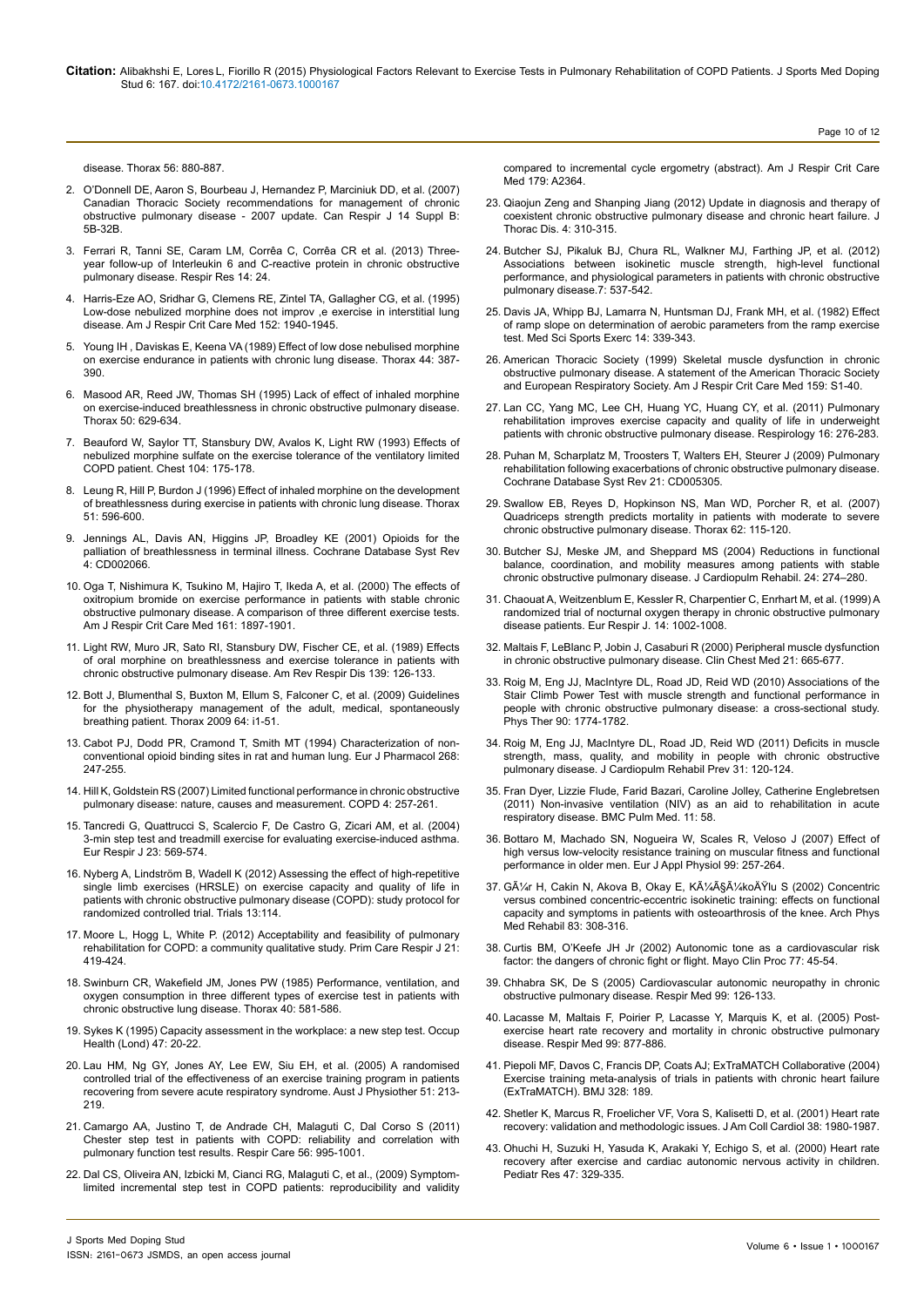- 44. [Cheng YJ, Lauer MS, Earnest CP, Church TS, Kampert JB, et al. \(2003\) Heart](http://www.ncbi.nlm.nih.gov/pubmed/12832312) [rate recovery following maximal exercise testing as a predictor of cardiovascular](http://www.ncbi.nlm.nih.gov/pubmed/12832312) [disease and all-cause mortality in men with diabetes. Diabetes Care 26: 2052-](http://www.ncbi.nlm.nih.gov/pubmed/12832312) [2057.](http://www.ncbi.nlm.nih.gov/pubmed/12832312)
- 45. [O'Donnell DE, Bertley JC, Chau LK, Webb KA \(1997\) Qualitative aspects](http://www.ncbi.nlm.nih.gov/pubmed/9001298) [of exertional breathlessness in chronic airflow limitation: pathophysiologic](http://www.ncbi.nlm.nih.gov/pubmed/9001298) [mechanisms. Am J Respir Crit Care Med 155: 109-115.](http://www.ncbi.nlm.nih.gov/pubmed/9001298)
- 46. [Killian KJ \(2004\) Limitation to muscular activity in chronic obstructive pulmonary](http://www.ncbi.nlm.nih.gov/pubmed/15293597) [disease. Eur Respir J 24: 6-7.](http://www.ncbi.nlm.nih.gov/pubmed/15293597)
- 47. Jone NL: Clinical Exercise Testing (3rdedn). Philadelphia, WB Saunders Co., 1988.
- 48. [Cooper CB \(2001\) Exercise in chronic pulmonary disease: limitations and](http://www.ncbi.nlm.nih.gov/pubmed/11462072) [rehabilitation. Med Sci Sports Exerc 33: S643-646.](http://www.ncbi.nlm.nih.gov/pubmed/11462072)
- 49. [Elpern EH, Stevens D, Kesten S \(2000\) Variability in performance of timed walk](http://www.ncbi.nlm.nih.gov/pubmed/10893366) [tests in pulmonary rehabilitation programs. Chest 118: 98-105.](http://www.ncbi.nlm.nih.gov/pubmed/10893366)
- 50. [Mahler DA, Donohue JF, Barbee RA, Goldman MD, Gross NJ, et al. \(1999\)](http://www.ncbi.nlm.nih.gov/pubmed/10208192) [Efficacy of salmeterol xinafoate in the treatment of COPD. Chest 115: 957-965.](http://www.ncbi.nlm.nih.gov/pubmed/10208192)
- 51. [O'Donnell DE, Flüge T, Gerken F, Hamilton A, Webb K, et al. \(2004\) Effects of](http://www.ncbi.nlm.nih.gov/pubmed/15218994) [tiotropium on lung hyperinflation, dyspnoea and exercise tolerance in COPD.](http://www.ncbi.nlm.nih.gov/pubmed/15218994) [Eur Respir J 23: 832-840.](http://www.ncbi.nlm.nih.gov/pubmed/15218994)
- 52. [Maltais F, Hamilton A, Marciniuk D, Hernandez P, Sciurba FC, et al. \(2005\)](http://www.ncbi.nlm.nih.gov/pubmed/16162703) [Improvements in symptom-limited exercise performance over 8 h with once](http://www.ncbi.nlm.nih.gov/pubmed/16162703)[daily tiotropium in patients with COPD. Chest 128: 1168-1178.](http://www.ncbi.nlm.nih.gov/pubmed/16162703)
- 53. [Revill SM, Morgan MD, Singh SJ, Williams J, Hardman AE \(1999\) The](http://www.ncbi.nlm.nih.gov/pubmed/10325896) [endurance shuttle walk: a new field test for the assessment of endurance](http://www.ncbi.nlm.nih.gov/pubmed/10325896) [capacity in chronic obstructive pulmonary disease. Thorax 54: 213-222.](http://www.ncbi.nlm.nih.gov/pubmed/10325896)
- 54. [Saey D, Debigare R, LeBlanc P, Mador MJ, Cote CH, et al. \(2003\) Contractile](http://www.ncbi.nlm.nih.gov/pubmed/12714348) [leg fatigue after cycle exercise: a factor limiting exercise in patients with chronic](http://www.ncbi.nlm.nih.gov/pubmed/12714348) [obstructive pulmonary disease. Am J Respir Crit Care Med 168: 425-430.](http://www.ncbi.nlm.nih.gov/pubmed/12714348)
- 55. [Pepin V, Saey D, Whittom F, LeBlanc P, Maltais F \(2005\) Walking versus](http://www.ncbi.nlm.nih.gov/pubmed/16166613) [cycling: sensitivity to bronchodilation in chronic obstructive pulmonary disease.](http://www.ncbi.nlm.nih.gov/pubmed/16166613) [Am J Respir Crit Care Med 172: 1517-1522.](http://www.ncbi.nlm.nih.gov/pubmed/16166613)
- 56. [Kaminsky LA, Whaley MH \(1998\) Evaluation of a new standardized ramp](http://www.ncbi.nlm.nih.gov/pubmed/9857276) [protocol: the BSU/Bruce Ramp protocol. J Cardiopulm Rehabil 18: 438-444.](http://www.ncbi.nlm.nih.gov/pubmed/9857276)
- 57. [Guenette JA, Webb KA, O'Donnell DE \(2012\) Does dynamic hyperinflation](http://www.ncbi.nlm.nih.gov/pubmed/22183485) [contribute to dyspnoea during exercise in patients with COPD?. Eur Respir J.](http://www.ncbi.nlm.nih.gov/pubmed/22183485) [40: 322-329.](http://www.ncbi.nlm.nih.gov/pubmed/22183485)
- 58. [Francesco Sava, Louis Laviolette, Sarah Bernard, Marie-Josée Breton,](http://www.biomedcentral.com/1471-2466/10/55) [Jean Bourbeau, et al. \(2011\) The impact of obesity on walking and cycling](http://www.biomedcentral.com/1471-2466/10/55) [performance and response to pulmonary rehabilitation in COPD. 2011, BMC](http://www.biomedcentral.com/1471-2466/10/55) [Pulmonary Medicine 10:55.](http://www.biomedcentral.com/1471-2466/10/55)
- 59. [Hsia D, Casaburi R, Pradhan A, Torres E, Porszasz J \(2009\) Physiological](http://www.ncbi.nlm.nih.gov/pubmed/19282347) [responses to linear treadmill and cycle ergometer exercise in COPD. Eur](http://www.ncbi.nlm.nih.gov/pubmed/19282347) [Respir J 34: 605-615.](http://www.ncbi.nlm.nih.gov/pubmed/19282347)
- 60. [Brønstad E, Rognmo O, Tjonna AE, Dedichen HH, Kirkeby-Garstad I, et al.](http://www.ncbi.nlm.nih.gov/pubmed/22408206) [\(2012\) High-intensity knee extensor training restores skeletal muscle function](http://www.ncbi.nlm.nih.gov/pubmed/22408206) [in COPD patients. Eur Respir J 40:1130-1136.](http://www.ncbi.nlm.nih.gov/pubmed/22408206)
- 61. [Marcellis RG, Lenssen AF, Kleynen S, De Vries J, Drent M \(2013\) Exercise](http://www.ncbi.nlm.nih.gov/pubmed/23558599) [capacity, muscle strength, and fatigue in sarcoidosis: a follow-up study. Lung](http://www.ncbi.nlm.nih.gov/pubmed/23558599) [191: 247-256.](http://www.ncbi.nlm.nih.gov/pubmed/23558599)
- 62. [Casaburi R, Kukafka D, Cooper CB, Witek TJ Jr, Kesten S \(2005\) Improvement](http://www.ncbi.nlm.nih.gov/pubmed/15764761) [in exercise tolerance with the combination of tiotropium and pulmonary](http://www.ncbi.nlm.nih.gov/pubmed/15764761) [rehabilitation in patients with COPD. Chest 127: 809-817.](http://www.ncbi.nlm.nih.gov/pubmed/15764761)
- 63. [Buchfuhrer MJ, Hansen JE, Robinson TE, Sue DY, Wasserman K, et al. \(1983\)](http://www.ncbi.nlm.nih.gov/pubmed/6643191) [Optimizing the exercise protocol for cardiopulmonary assessment. J Appl](http://www.ncbi.nlm.nih.gov/pubmed/6643191) [Physiol Respir Environ Exerc Physiol 55: 1558-1564.](http://www.ncbi.nlm.nih.gov/pubmed/6643191)
- 64. [Probst VS, Troosters T, Pitta F, Decramer M, et al. \(2006\). Cardiopulmonary](http://www.ncbi.nlm.nih.gov/pubmed/16540501) [stress during exercise training in patients with COPD. European Respiratory](http://www.ncbi.nlm.nih.gov/pubmed/16540501) [Journal 27:1110-1118.](http://www.ncbi.nlm.nih.gov/pubmed/16540501)
- 65. [Pitta F, Troosters T, Spruit MA, Probst VS, Decramer M Gosselink R \(2005\)](http://www.ncbi.nlm.nih.gov/pubmed/15665324) [Characteristics of Physical Activities in Daily Life in Chronic Obstructive](http://www.ncbi.nlm.nih.gov/pubmed/15665324) [Pulmonary Disease. Am J Respir Crit Care Med 171: 972-977.](http://www.ncbi.nlm.nih.gov/pubmed/15665324)
- 66. [Miranda EF, Leal-Junior EC, Marchetti PH, Dal Corso S. \(2013\) Effects of](http://www.ncbi.nlm.nih.gov/pubmed/23663518) [light-emitting diodes on muscle fatigue and exercise tolerance in patients with](http://www.ncbi.nlm.nih.gov/pubmed/23663518)

[COPD: study protocol for a randomized controlled trial. Trials 14:134.](http://www.ncbi.nlm.nih.gov/pubmed/23663518)

67. [Roca J, Vargas C, Cano I, Selivanov V, Barreiro E et al. \(2014\) Chronic](http://www.ncbi.nlm.nih.gov/pubmed/25472887)  [Obstructive Pulmonary Disease heterogeneity: challenges for health risk](http://www.ncbi.nlm.nih.gov/pubmed/25472887)  [assessment, stratification and management. J Transl Med 28: S3.](http://www.ncbi.nlm.nih.gov/pubmed/25472887)

Page 11 of 12

- 68. [Plankeel JF, McMullen B, MacIntyre NR \(2005\) Exercise outcomes after](http://www.ncbi.nlm.nih.gov/pubmed/15653970)  [pulmonary rehabilitation depend on the initial mechanism of exercise limitation](http://www.ncbi.nlm.nih.gov/pubmed/15653970)  [among non-oxygen-dependent COPD patients. Chest 127: 110–116.](http://www.ncbi.nlm.nih.gov/pubmed/15653970)
- 69. [Jensen D, Alsuhail A, Viola R, Dudgeon DJ, Webb KA, et al. \(2012\) Inhaled](http://www.ncbi.nlm.nih.gov/pubmed/22168961)  [fentanyl citrate improves exercise endurance during high-intensity constant](http://www.ncbi.nlm.nih.gov/pubmed/22168961)  [work rate cycle exercise in chronic obstructive pulmonary disease. J pain](http://www.ncbi.nlm.nih.gov/pubmed/22168961)  [symptom manage 43: 706-719.](http://www.ncbi.nlm.nih.gov/pubmed/22168961)
- 70. [Andrade CH, Cianci RG, Malaguti C, Corso SD \(2012\) The use of step tests](http://www.ncbi.nlm.nih.gov/pubmed/22407048)  [for the assessment of exercise capacity in healthy subjects and in patients with](http://www.ncbi.nlm.nih.gov/pubmed/22407048)  [chronic lung disease. J. bras. Pneumol 38: 16-24.](http://www.ncbi.nlm.nih.gov/pubmed/22407048)
- 71. [Georgiopoulou VV, Dimopoulos S, Sakellariou D, Papazachou O, Gerovasili V](http://www.ncbi.nlm.nih.gov/pubmed/22710548)  [et al. \(2012\) Cardiopulmonary Rehabilitation Enhances Heart Rate Recovery in](http://www.ncbi.nlm.nih.gov/pubmed/22710548)  [Patients with COPD. Respiratory care 57: 2095-3103.](http://www.ncbi.nlm.nih.gov/pubmed/22710548)
- 72. [Beaver WL, Wasserman K, Whipp BJ \(1986\) a new method for detecting](http://www.ncbi.nlm.nih.gov/pubmed/3087938)  [anaerobic threshold by gas exchange. J Appl Physiol \(1985\) 60: 2020-2027.](http://www.ncbi.nlm.nih.gov/pubmed/3087938)
- 73. [Francesco Sava, Louis Laviolette, Sarah Bernard, Marie-Josée Breton,](http://www.biomedcentral.com/1471-2466/10/55)  [Jean Bourbeau et al. \(2010\) The impact of obesity on walking and cycling](http://www.biomedcentral.com/1471-2466/10/55)  [performance and response to pulmonary rehabilitation in COPD. Pulmonary](http://www.biomedcentral.com/1471-2466/10/55)  [Medicine 10: 2-10.](http://www.biomedcentral.com/1471-2466/10/55)
- 74. [Marrara KT, Marino DM, Jamami M, Oliveira Junior AD, Di Lorenzo VA \(2012\)](http://www.ncbi.nlm.nih.gov/pubmed/23147050)  [Responsiveness of the six-minute step test to a physical training program in](http://www.ncbi.nlm.nih.gov/pubmed/23147050)  [patients with COPD. J Bras Pneumol. 38: 579-587.](http://www.ncbi.nlm.nih.gov/pubmed/23147050)
- 75. [Porszasz J, StringerW, Casaburi R \(2007\) Equipment, measurements and](http://www.ers-education.org/publications/ers-monograph/archive/clinical-exercise-testing.aspx)  [quality control in clinical exercise testing. In: Ward SA, Palange P, Clinical](http://www.ers-education.org/publications/ers-monograph/archive/clinical-exercise-testing.aspx)  [Exercise Testing. Eur Respir Mon 40: 108–128.](http://www.ers-education.org/publications/ers-monograph/archive/clinical-exercise-testing.aspx)
- 76. [Wasserman K, Hansen JE, Sue DY, et al. \(2005\) Principles of Exercise Testing](https://books.google.co.in/books/about/Principles_of_Exercise_Testing_and_Inter.html?id=y_pfyYtYKmwC)  [and Interpretation: Including Pathophysiology and Clinical Applications.](https://books.google.co.in/books/about/Principles_of_Exercise_Testing_and_Inter.html?id=y_pfyYtYKmwC)  [Lippincott Williams and Wilkins, Philadelphia.](https://books.google.co.in/books/about/Principles_of_Exercise_Testing_and_Inter.html?id=y_pfyYtYKmwC)
- 77. [Porszasz J, Casaburi R, Somfay A, Woodhouse LJ, Whipp BJ \(2003\) A treadmill](http://www.ncbi.nlm.nih.gov/pubmed/12972882)  [ramp protocol using simultaneous changes in speed and grade. Med Sci Sports](http://www.ncbi.nlm.nih.gov/pubmed/12972882)  [Exerc 35: 1596-1603.](http://www.ncbi.nlm.nih.gov/pubmed/12972882)
- 78. [Cockcroft A, Beaumont A, Adams L, Guz A \(1985\) Arterial oxygen desaturation](http://www.ncbi.nlm.nih.gov/pubmed/3918826)  [during treadmill and bicycle exercise in patients with chronic obstructive](http://www.ncbi.nlm.nih.gov/pubmed/3918826)  [airways disease. Clin Sci \(Lond\) 68: 327-332.](http://www.ncbi.nlm.nih.gov/pubmed/3918826)
- 79. [Poulain M, Durand F, Palomba B, Ceugniet F, Desplan J, et al. \(2003\) 6-minute](http://www.ncbi.nlm.nih.gov/pubmed/12740254)  [walk testing is more sensitive than maximal incremental cycle testing for](http://www.ncbi.nlm.nih.gov/pubmed/12740254)  [detecting oxygen desaturation in patients with COPD. Chest 123: 1401-1407.](http://www.ncbi.nlm.nih.gov/pubmed/12740254)
- 80. [Bruce RA, Kusumi F, Hosmer D \(1973\) Maximal oxygen intake and nomographic](http://www.ncbi.nlm.nih.gov/pubmed/4632004)  [assessment of functional aerobic impairment in cardiovascular disease. Am](http://www.ncbi.nlm.nih.gov/pubmed/4632004)  [Heart J 85: 546-562.](http://www.ncbi.nlm.nih.gov/pubmed/4632004)
- 81. [Iwama AM, Andrade GN, Shima P, Tanni SE, Godoy I et. al \(2009\) The six](http://www.ncbi.nlm.nih.gov/pubmed/19802464)[minute walk test and body weight-walk distance product in healthy Brazilian](http://www.ncbi.nlm.nih.gov/pubmed/19802464)  [subjects. Braz J Med Biol Res 42: 1080-1085.](http://www.ncbi.nlm.nih.gov/pubmed/19802464)
- 82. [Troosters T, Casaburi R, Gosselink R, Decramer M \(2005\) Pulmonary](http://www.ncbi.nlm.nih.gov/pubmed/15778487)  [rehabilitation in chronic obstructive pulmonary disease. Am J Respir Crit Care](http://www.ncbi.nlm.nih.gov/pubmed/15778487)  [Med 172: 19-38.](http://www.ncbi.nlm.nih.gov/pubmed/15778487)
- 83. [Troosters T, Gosselink R, Decramer M \(2000\) Short- and long-term effects of](http://www.ncbi.nlm.nih.gov/pubmed/10974183)  [outpatient rehabilitation in patients with chronic obstructive pulmonary disease:](http://www.ncbi.nlm.nih.gov/pubmed/10974183)  [a randomized trial. Am J Med 109: 207-212.](http://www.ncbi.nlm.nih.gov/pubmed/10974183)
- 84. [Spruit MA, Gosselink R, Troosters T, De Paepe K, Decramer M \(2002\)](http://www.ncbi.nlm.nih.gov/pubmed/12108859)  [Resistance versus endurance training in patients with COPD and peripheral](http://www.ncbi.nlm.nih.gov/pubmed/12108859)  [muscle weakness. Eur Respir J 19: 1072-1078.](http://www.ncbi.nlm.nih.gov/pubmed/12108859)
- 85. [Neder JA, Jones PW, Nery LE, Whipp BJ. \(2000\) Determinants of the exercise](http://www.ncbi.nlm.nih.gov/pubmed/10934077)  [endurance capacity in patients with chronic obstructive pulmonary disease. The](http://www.ncbi.nlm.nih.gov/pubmed/10934077)  [power–duration relationship. Am J Respir Crit Care Med. 162: 497-504.](http://www.ncbi.nlm.nih.gov/pubmed/10934077)
- 86. [Puente-Maestu L, Sanz ML, Sanz P, Nunez A, Gonzalez F et al., \(2001\)](http://www.ncbi.nlm.nih.gov/pubmed/11606012)  [Reproducibility of the parameters of the on transient cardiopulmonary](http://www.ncbi.nlm.nih.gov/pubmed/11606012)  [responses during moderate exercise in patients with chronic obstructive](http://www.ncbi.nlm.nih.gov/pubmed/11606012)  [pulmonary disease. Eur J Appl Physiol 2001; 85: 434–441.](http://www.ncbi.nlm.nih.gov/pubmed/11606012)
- 87. Garber CE, Blissmer B, Deschenes MR, Franklin BA, Lamonte MJ et al. (2011) [American College of Sports Medicine Position Stand. The recommended](http://www.ncbi.nlm.nih.gov/pubmed/21694556)